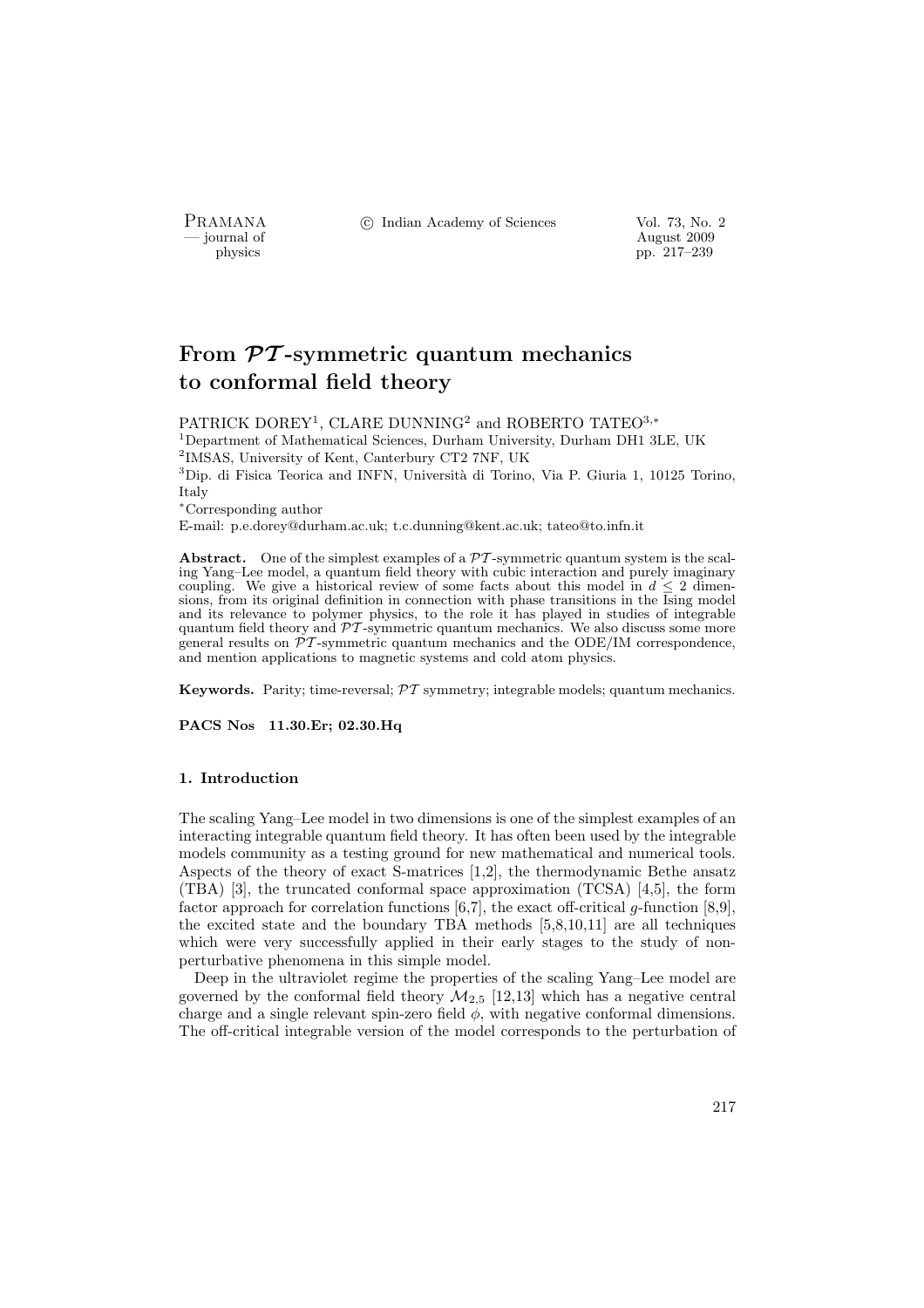the conformally-invariant  $\mathcal{M}_{2,5}$  action by the operator  $\phi$  with a purely imaginary coupling constant [1].

Despite its apparent lack of unitarity, the Yang–Lee model in  $d$  space-time dimensions is at least relevant in condensed matter physics: it is related to the theory of non-intersecting branched polymers in  $d + 2$  dimensions [14].

Considerations of the Yang–Lee model led Bessis and Zinn-Justin to conjecture the reality of the spectrum of the Schrödinger equation with cubic potential and purely-imaginary coupling, which in turn prompted Bender and his collaborators to a more general study of Schrödinger problems with complex potentials [15,16]. The paper  $[15]$  marks the beginning of  $\mathcal{P}\mathcal{T}$ -symmetric quantum mechanics and quantum field theory as an area of intensive research. This short review and the corresponding introductory lecture given in Mumbai are especially addressed to students approaching the field of quantum mechanics in the complex domain. However, the brief discussions on conformal field theory, condensed matter physics, integrable models and their correspondence with the theory of ordinary differential equations may also stimulate more experienced researchers to look into some of the many open problems related to non-unitary integrable quantum field theories.

#### 2. The Yang–Lee edge singularity

Consider the ferromagnetic Ising model with non-zero external magnetic field H

$$
\mathcal{H}[\mathbf{s}, H] = -\sum_{\langle ij \rangle} s_i s_j + H \sum_i s_i, \quad s_i = \pm 1,\tag{2.1}
$$

where the sum is over the nearest-neighbour sites in a  $2d$  square lattice. The partition function is

$$
Z(T, H) = \sum_{s_i = \pm 1} e^{-\mathcal{H}[\mathbf{s}, H]/T}.
$$
 (2.2)

In the thermodynamic limit, at  $H = 0$  with T above a certain critical temperature  $T_c$ , the system is in a disordered phase with zero magnetization  $M(T, H)|_{H=0}$  $\langle s_i \rangle = 0$ . At  $T < T_c$  the system is instead in an ordered phase where the  $\mathbb{Z}_2$ symmetry is spontaneously broken and  $M(T, H)|_{H=0} \neq 0$ . Finally at  $H = 0$  and  $T = T_c$  the model undergoes a second-order phase transition where typical spin configurations exhibit fluctuations at all length scales and the continuum limit version of the model is invariant under conformal transformations.

A result that dates back to Yang and Lee in 1952 [17,18] states that the partition function  $Z(T, H)$  of the finite lattice version of the Ising model, at fixed T, is an entire function of  $H$  with all the zeros located on the purely imaginary  $H$ -axis. In the thermodynamic limit the zeros become dense, covering the entire imaginary axis from  $-\infty$  to  $\infty$  apart from a possible single finite gap centred at  $H = 0$ . When  $T < T_c$ , there is no gap in the zero distribution and the magnetization  $M(T, H)$  has a finite discontinuity as  $H$  crosses the origin along the real axis. Correspondingly the system undergoes a first-order phase transition.

For  $T > T_c$  there is a gap for  $|H| < h_c(T)$ . The edges  $H = \pm ih_c(T)$  of this gap are branch points for the magnetization  $M(T, H)$  and according to Fisher [19]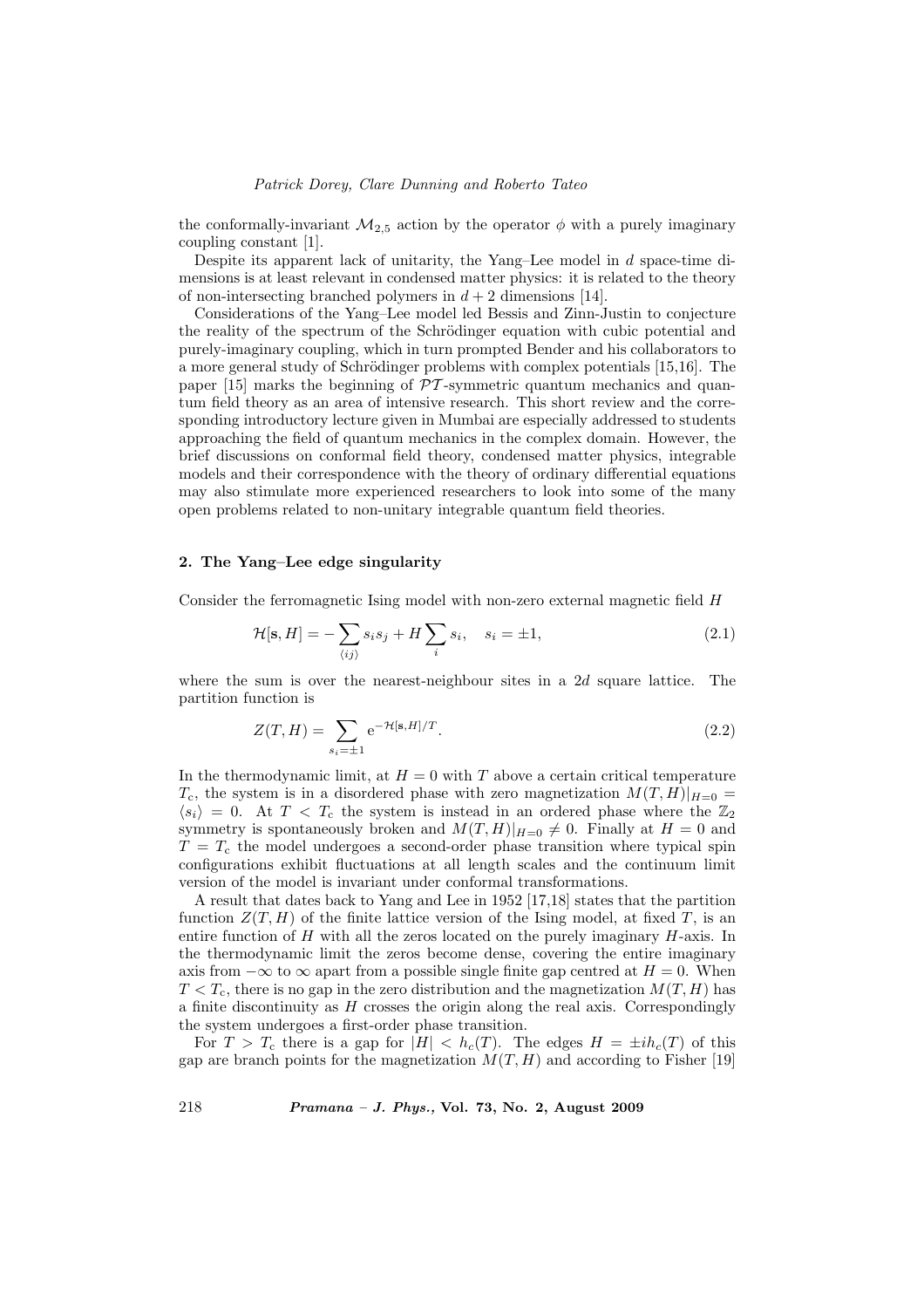PT-symmetric quantum mechanics



Figure 1. A branched-polymer tree diagram.

they can be considered as conventional critical points. In higher dimensions they correspond to the infra-red behaviour of a scalar field theory with action

$$
A = \int d^d x \left( \frac{1}{2} (\nabla \phi)^2 + i(h - h_c) \phi + i \frac{g}{3} \phi^3 \right). \tag{2.3}
$$

The action (2.3) is related to the Parisi–Sourlas theory of non-intersecting branched polymers in  $D = d + 2$  dimensions [14].

#### 3. The Yang–Lee model and branched polymers

Following [14,20,21], non-intersecting branched polymers in D dimensions correspond to the classical field equation

$$
\nabla^2 D \phi(x) + V'(\phi) + i\xi(x) = 0,
$$
\n(3.1)

where the field potential  $V(\phi)$  is

$$
V(\phi) = -(h - h_c)\phi(x) + \frac{g}{3}\phi^3(x),
$$
\n(3.2)

and  $\xi(x)$  is a stochastic (white noise) variable with

$$
\langle \xi(x)\xi(y)\rangle = \delta^D(x-y). \tag{3.3}
$$

The polymers can be visualized using tree Feynman diagrams (see figure 1) with corresponding Feynman rules:

- A segment in the graph corresponds to the Green's function of  $-\nabla_D^2$ .
- Each vertex carries a factor  $g$ .
- Each free end carries a factor  $-(h h_c) + i\xi$ .

The n-point correlation functions are defined as

$$
\langle \phi(x_1) \dots \phi(x_n) \rangle = \int \mathcal{D}\xi \ \phi(x_1) \dots \phi(x_n) e^{-\frac{1}{2} \int dz^D \xi^2(z)}, \tag{3.4}
$$

where the  $\phi(x_i)$ 's solve the classical field equation (3.1).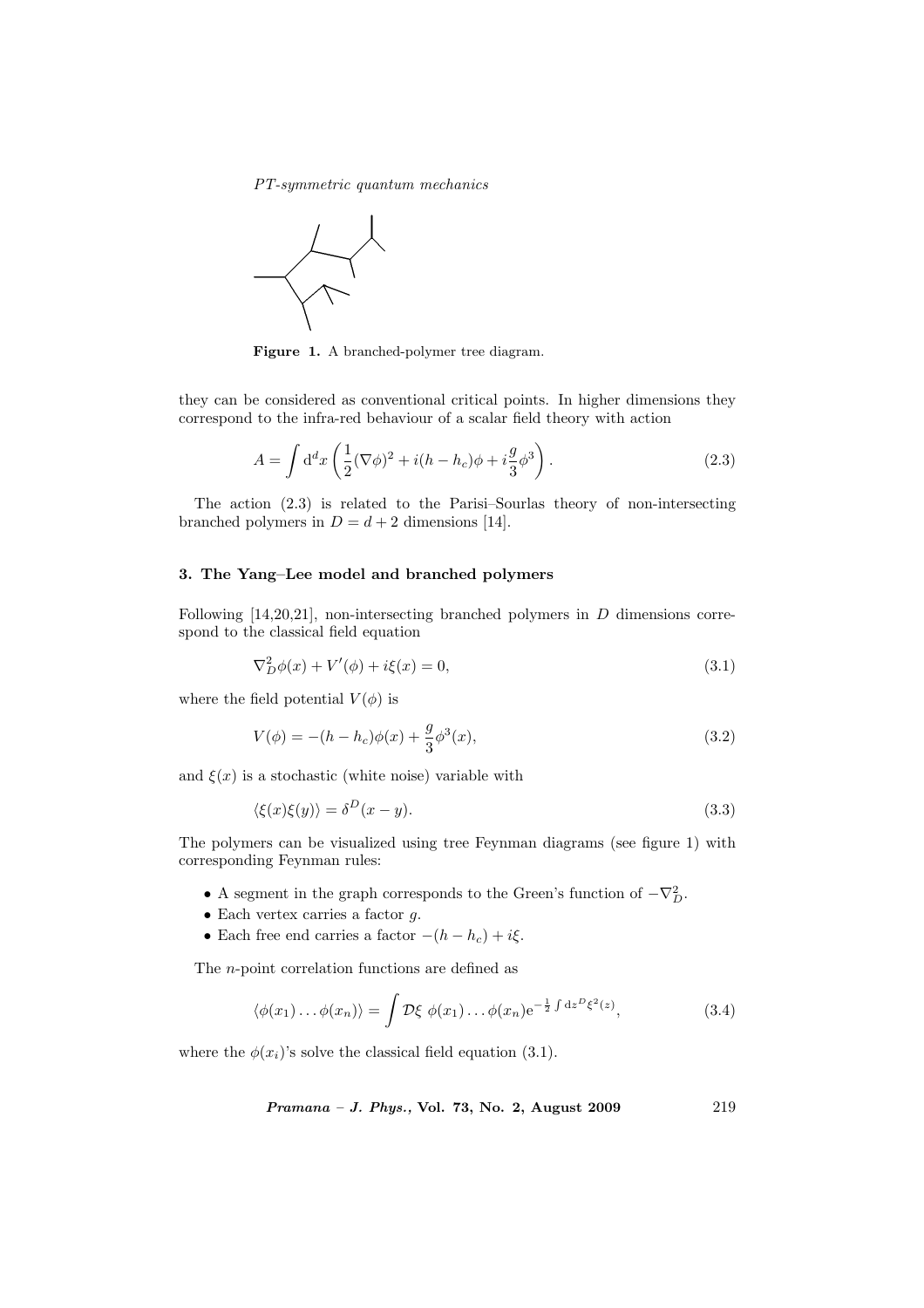

Figure 2. The self-avoiding loops to branched polymers cross-over transition.

Resolving the constraints using the Faddeev–Popov method introduces a Grassmann ghost field and reveals that the theory has an unexpected invariance under supersymmetric transformations. A consequence of this hidden supersymmetry is a surprising dimensional reduction property: correlation functions whose arguments are restricted to a  $d = D - 2$  subspace are the same as those for the Yang–Lee theory in d dimensions.

The simplest case corresponds to the branched polymer problem in  $D = 2$  dimensions. In  $d = D - 2 = 0$  the gradient term in the Yang–Lee action (2.3) is absent and the vacuum–vacuum functional integral becomes, after a complex rotation,

$$
\frac{2\pi}{g^{1/3}} \text{Ai}\left(\frac{(h-h_c)}{g^{1/3}}\right) = \int_{-\infty}^{\infty} e^{i(h-h_c)\phi + i\frac{g}{3}\phi^3} d\phi. \tag{3.5}
$$

This is one of the very few exactly known scaling functions in  $D = 2$ . This model describes the cross-over from self-avoiding loops (vesicles) to branched polymers [20–22] (see figure 2) where  $p \sim g^{-1}$  is the pressure difference between the inside and the outside and  $(x_c-x) \sim (h-h_c)g^{-1}$  is related to the monomer fugacity in the discretized version of the model. This result can be interpreted from another perspective: since the original polymer problem is defined in  $D = 2$  dimensions and the Airy function is the solution of a 1d Schrödinger equation with linear potential, we have a beautiful physically motivated confirmation of an ODE/IM correspondence [23] linking the spectral theory of simple ordinary differential equations and the theory of integrable models.

## 4. Conformal field theory in two dimensions: The Ising and the Yang–Lee models

From §2 we know that the Ising model at  $H = 0$  and  $T = T_c$  is critical and invariant under conformal transformations. The edge points  $H = \pm i h_c(T)$  can also be considered as conventional critical points [19] where the model exhibits conformal invariance [12]. From a renormalization group perspective the point  $(H = 0, T =$  $T_c$ ) and the pair of equivalent points  $(H = \pm ih_c(T), T > T_c)$  correspond to two distinct universality classes.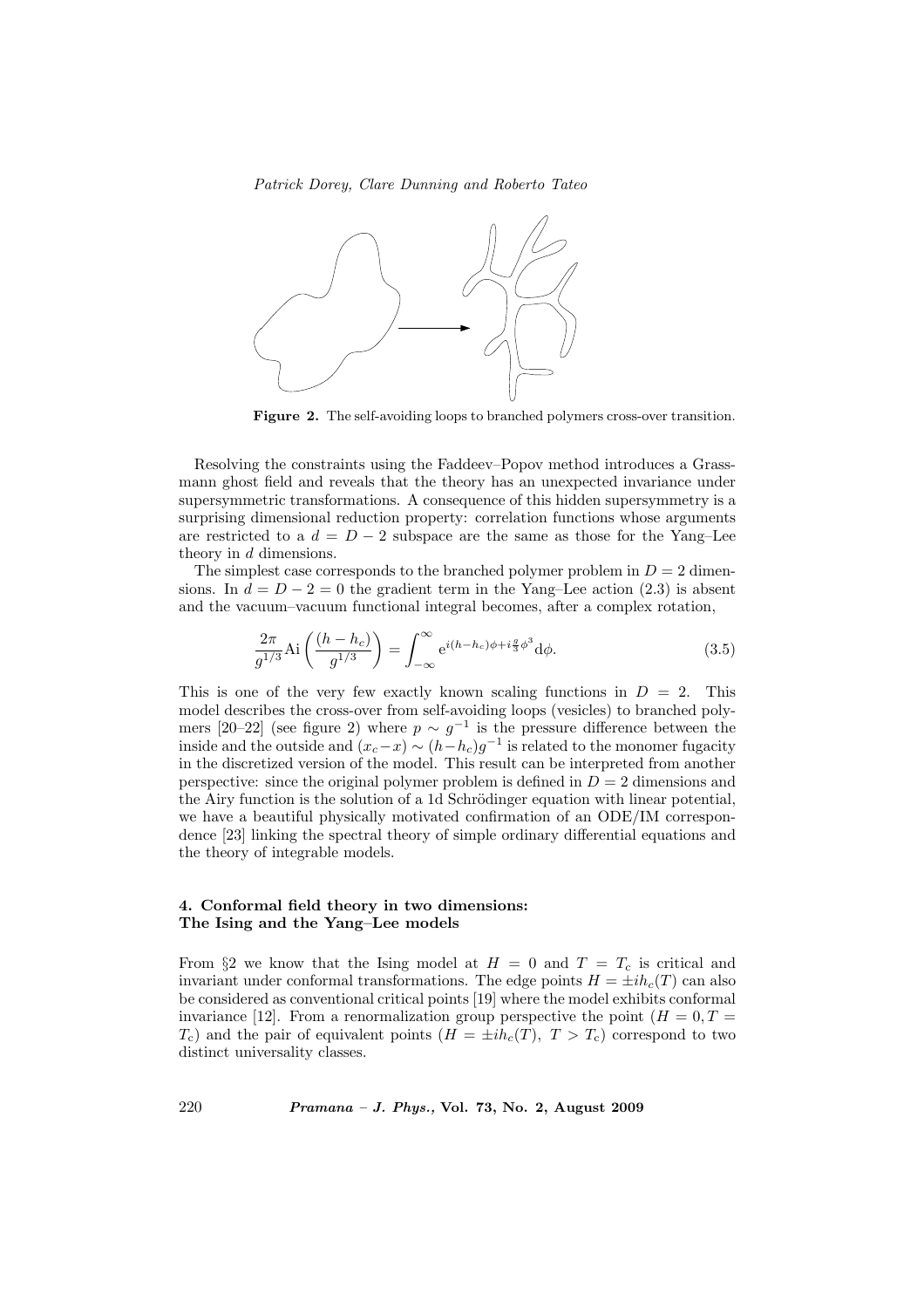Two-dimensional conformal transformations coincide with analytic transformations

$$
z \to f(z), \quad \bar{z} \to \bar{f}(\bar{z}) \tag{4.1}
$$

with  $z = x + iy$ ,  $\bar{z} = x - iy$ . The corresponding infinitesimal generators are

$$
l_n = -z^{n+1}\partial_z, \quad \bar{l}_n = -\bar{z}^{n+1}\partial_{\bar{z}},\tag{4.2}
$$

and satisfy the Witt algebra

$$
[l_m, l_n] = (m - n)l_{m+n}, \quad [\bar{l}_m, \bar{l}_n] = (m - n)\bar{l}_{m+n}, \quad [l_n, \bar{l}_m] = 0. \tag{4.3}
$$

At the quantum level the geometry is important and commutation relations involving infinitesimal generators that change it become anomalous. The Witt algebra is replaced by the Virasoro algebra  $l_m \to L_m$  ,  $\bar{l}_m \to \bar{L}_m$ , where  $[L_n, \bar{L}_m] = 0$  and

$$
[L_m, L_n] = (m - n)L_{m+n} + \frac{c}{12}(n^3 - n)\delta_{n+m,0},
$$
  

$$
[\bar{L}_m, \bar{L}_n] = (m - n)\bar{L}_{m+n} + \frac{c}{12}(n^3 - n)\delta_{n+m,0},
$$
\n(4.4)

with  $c$  the Casimir coefficient describing the coupling of the quantum fluctuations to the finite geometry of the system. The quantity  $c$  is also called the central charge, or conformal anomaly.

#### 4.1 The Kac table

In two dimensions a universality class is completely identified by its central charge and a complete set of operators, or fields, with their operator product expansions. Among all the operators the primary operators play a central role: they are the ones that transform in the following simple way under a conformal transformation  $(4.1):$ 

$$
\phi(z,\bar{z}) \to (\partial_z f(z))^h (\partial_{\bar{z}} \bar{f}(\bar{z}))^{\bar{h}} \phi(f(z), \bar{f}(\bar{z})), \tag{4.5}
$$

where h and  $\bar{h}$  are the holomorphic and the anti-holomorphic conformal dimensions respectively  $[24]$ . The remaining operators – called descendants – can be obtained from the primary operators by acting on them with combinations of  $L_{-n}$  and  $\bar{L}_{-n}$ . For generic values of  $c$  there are infinitely-many primary operators, but in their pioneering paper [25] on conformal field theory, Belavin et al showed that for each pair of coprime integers  $p < q$ , a 'minimal' conformal field theory  $\mathcal{M}_{p,q}$  can be defined, with

$$
c = 1 - 6\frac{(\mathsf{p} - \mathsf{q})^2}{\mathsf{pq}} < 1\tag{4.6}
$$

and a finite number of primary operators, with conformal dimensions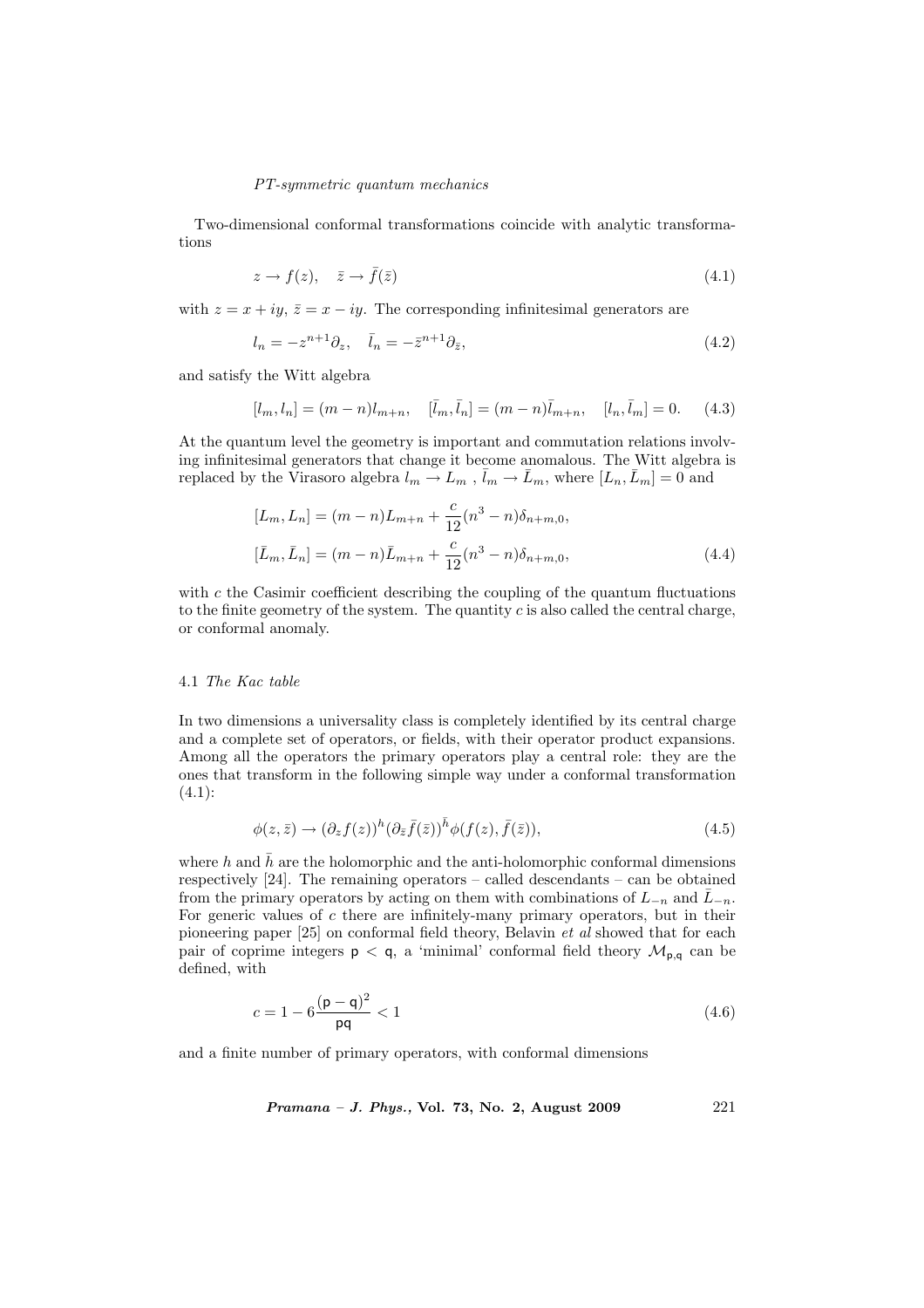$$
h_{r,s} = \frac{(\mathsf{p}s - \mathsf{q}r)^2 - (\mathsf{p} - \mathsf{q})^2}{4\mathsf{p}\mathsf{q}}, \quad (1 \le r < \mathsf{p}, \ 1 \le s < \mathsf{q}r/\mathsf{p}). \tag{4.7}
$$

The set of conformal dimensions forms the so-called Kac table of the model. The critical Ising model corresponds to the minimal model  $\mathcal{M}_{3,4}$  with central charge  $c = 1/2$  and Kac table

$$
1 \leftrightarrow h_{1,1} = \bar{h}_{1,1} = 0, \quad \epsilon \leftrightarrow h_{1,3} = \bar{h}_{1,3} = 1/2, \quad \sigma \leftrightarrow h_{1,2} = \bar{h}_{1,2} = 1/16,
$$
\n(4.8)

where 1 is the identity operator,  $\epsilon$  and  $\sigma$  are respectively the energy and the magnetic field operators, while the Yang–Lee edge singularity corresponds to  $\mathcal{M}_{2.5}$ , with central charge  $c = -22/5$  and Kac table

$$
\mathbf{1} \leftrightarrow h_{1,1} = \bar{h}_{1,1} = 0, \quad \phi \leftrightarrow h_{1,2} = \bar{h}_{1,2} = -1/5. \tag{4.9}
$$

Notice that the second of these conformal dimensions is negative, a reflection of the non-unitary nature of the Yang–Lee model.

#### 5. The scaling Yang–Lee model in two dimensions

A 2d conformal field theory is a particular example of an integrable quantum field theory, the integrability of the model being a direct consequence of the existence of the infinite number of commuting conserved charges built from  $\{L_n, \bar{L}_n\}$ . It was an idea of Zamolodchikov [26] that a conformal field theory can be perturbed or driven away from the critical point by one of the relevant spin-zero fields of the theory, in such a way that integrability would be preserved. For particular primary fields he was able to deduce that an infinite set of commuting conserved charges survives after the perturbation and that in these cases the model remains integrable. It is now known that both  $\phi_{12}$  and  $\phi_{13}$  perturbations of the minimal models lead to integrable off-critical quantum field theories. The perturbation of  $\mathcal{M}_{2,5}$  by the  $\phi$ operator

$$
A = A_{\text{CFT}} + i(h - h_c) \int d^2x \, \phi(x) \tag{5.1}
$$

is therefore integrable, and can be studied using powerful techniques from the theory of integrable models. Results that have been obtained include:

- The exact 2-body S-matrix was proposed by Cardy and Mussardo [1] and independently by Smirnov [2] in 1989. The resulting theory for  $(h - h_c) > 0$ contains a single particle species with a  $\phi^3$  interaction. No other bound states exist.
- Based on the S-matrix of [1,2], Zamolodchikov derived a set of thermodynamic Bethe ansatz (TBA) equations describing the exact ground-state energy of the model on a cylinder with finite circumference  $R$  [3].
- In 1996 the thermodynamic Bethe ansatz equations were generalized to the full set of excited states [10,11].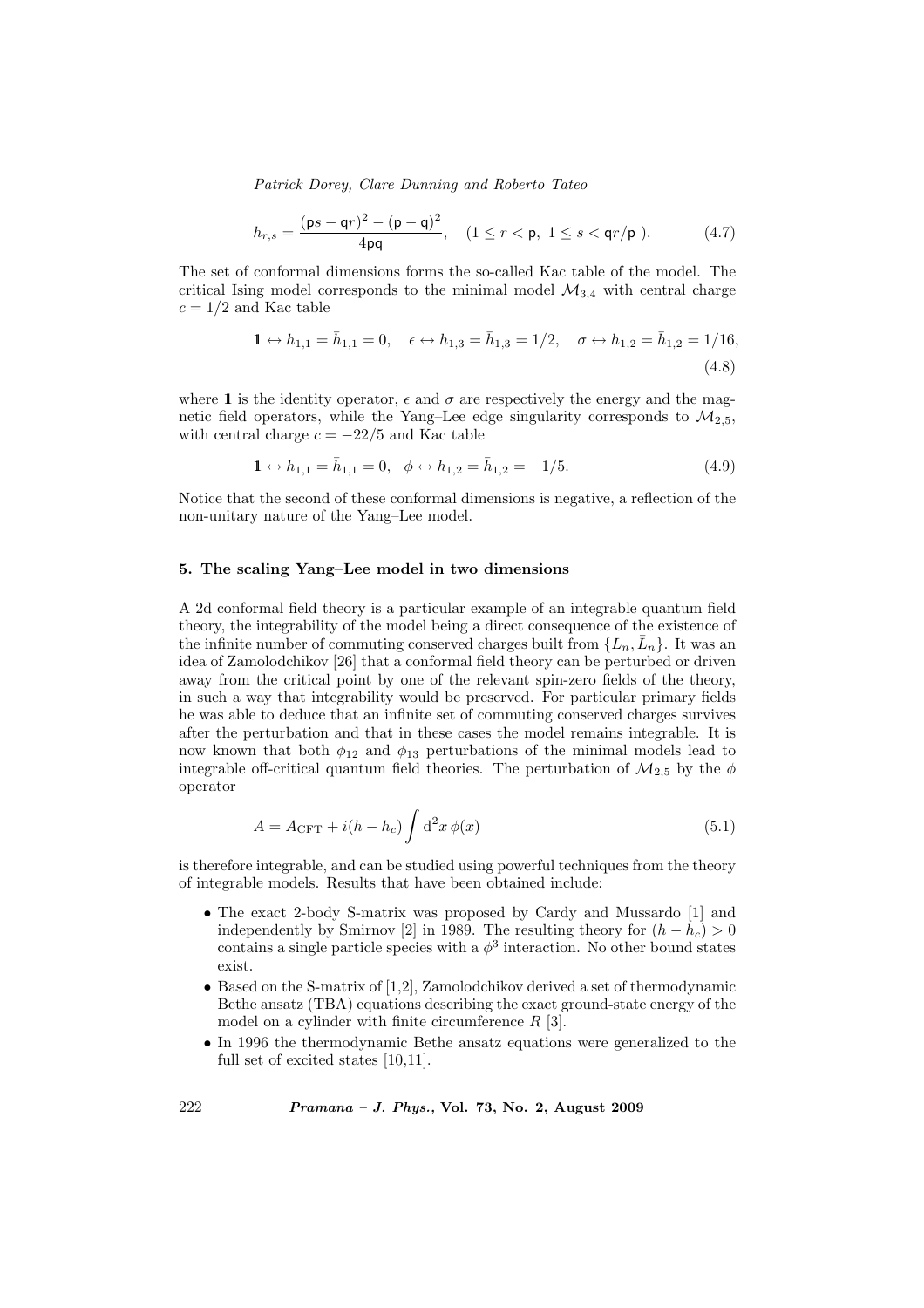PT-symmetric quantum mechanics



**Figure 3.** Yang–Lee energy levels for  $(h - h_c) > 0$ .

• In 1990 Zamolodchikov found an exact form-factor expansion for particular two-point correlation functions [6].

Finally, the low-lying energy levels of the theory can be studied numerically using another method, proposed by Yurov and Zamolodchikov [4], called the truncated conformal space approximation. This relies on the diagonalization of the perturbed Hamiltonian defined on a circle of circumference  $R$  on a suitable truncation of its Hilbert space, using the basis provided by the (exactly known) space of states of the unperturbed conformal field theory. Figures 3 and 4 reproduce some of the results found by Yurov and Zamolodchikov in 1990. Figure 3 shows the spectrum of the Yang–Lee model at fixed  $(h-h_c) > 0$ , as the circumference R of the cylinder is increased. One can see that the spectrum is completely real. The bottom line represents the ground-state energy  $E_0$  and above this line lies the single one-particle state  $E_1$ , the energy gap tending asymptotically to the mass m of a single neutral particle at rest. Above this second line, asymptotically again at  $E_2 - E_1 = m$  there is the lowest two-particle excited state, and above it the continuum.

The situation for  $(h - h_c) < 0$  is very different. For small values of R all the energy levels are still real, but the ground and the first excited states meet at a critical value  $R_c$ , beyond which they form a complex-conjugate pair. At the special point where this happens, there is a square-root branch point of the ground-state energy.

Figure 4 shows this and other mergings, and illustrates the contrast between the situations for the two signs of  $(h - h_c)$ . The plots show the so-called scaling functions  $F(R) \equiv RE(R)/\pi$ . Conformal field theory gives the (finite) limits of these functions as  $R \to 0$ . For  $R \neq 0$  the scaling functions move away from these limits (in fact, as analytic functions of  $(h-h_c)R^{12/5}$ ), and for  $(h-h_c) < 0$  certain pairs meet at square-root branch points, in a way that will see a striking echo in a quantum mechanical context in the next section.

As a more technical remark, note that the explicit factor of i appearing in the action (5.1) is a result of the particular normalization of the perturbing field  $\phi(x)$ used in [4], which ensured that the corresponding primary state in the conformal field theory had positive norm-squared. However there is no compelling reason to make such a choice: if  $L_n^{\dagger} = L_{-n}$ , then it follows from the Virasoro algebra (4.4)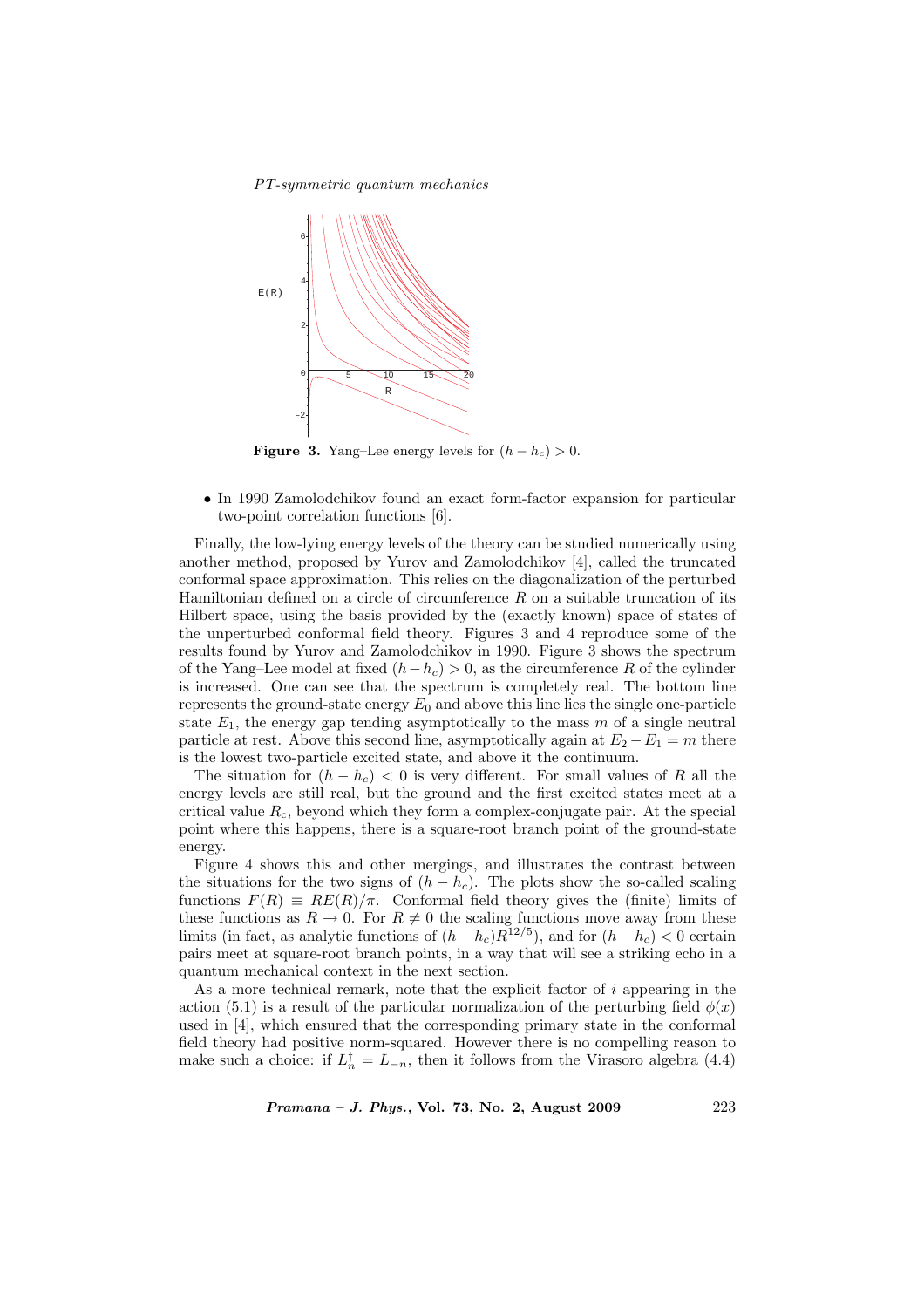Patrick Dorey, Clare Dunning and Roberto Tateo



**Figure 4.** Yang–Lee scaling functions  $F(R) = RE(R)/\pi$  for  $(h - h_c) > 0$ (left-hand plot) and  $(h - h_c) < 0$  (right-hand plot).

that, if  $|\psi\rangle$  is the state corresponding to a primary field  $\psi(x)$ , then the squared norm of, for example,  $L_{-n}|\psi\rangle$  is  $2n(h + \frac{c}{24}(n^2-1))$  times that of  $|\phi\rangle$ . In a nonunitary conformal field theory such as the Yang–Lee model, where both  $c$  and some of the conformal dimensions  $h$  are negative, there is therefore no natural way for all (primary and descendant) states to have positive squared norms, and from many points of view it is preferable to modify the normalizations chosen in [4], so that all coefficients in operator product expansions are real (see, for example, [5,27,28]). This removes the factor of  $i$  from  $(5.1)$ , but of course the theory remains non-Hermitian, since the norm in the underlying Hilbert space is not positive-definite. A similarly non-positive-definite norm will appear in a quantum mechanical context in the next section.

Finally for this section, we should mention that  $\mathcal{PT}$  symmetry can also be found in integrable lattice models, where the continuous dimensions of space and time are replaced by a discrete lattice. An initial set of examples was discussed in [29], but it is clear that many further cases remain to be studied.

### 6.  $PT$ -symmetric quantum mechanics

#### 6.1 Spectral reality

In the early 1990s, motivated by the Yang–Lee edge singularity, Bessis and Zinn-Justin considered the spectrum of the non-Hermitian Hamiltonian

$$
H_{\rm BZJ} = p^2 + ix^3 \tag{6.1}
$$

defined on the full real line. The corresponding Schrödinger equation is

$$
-\frac{d^2}{dx^2}\psi(x) + ix^3\psi(x) = E_n\psi(x), \quad \psi(x) \in L^2(\mathbb{R}).
$$
\n(6.2)

Perturbative and numerical work led them to conjecture [30]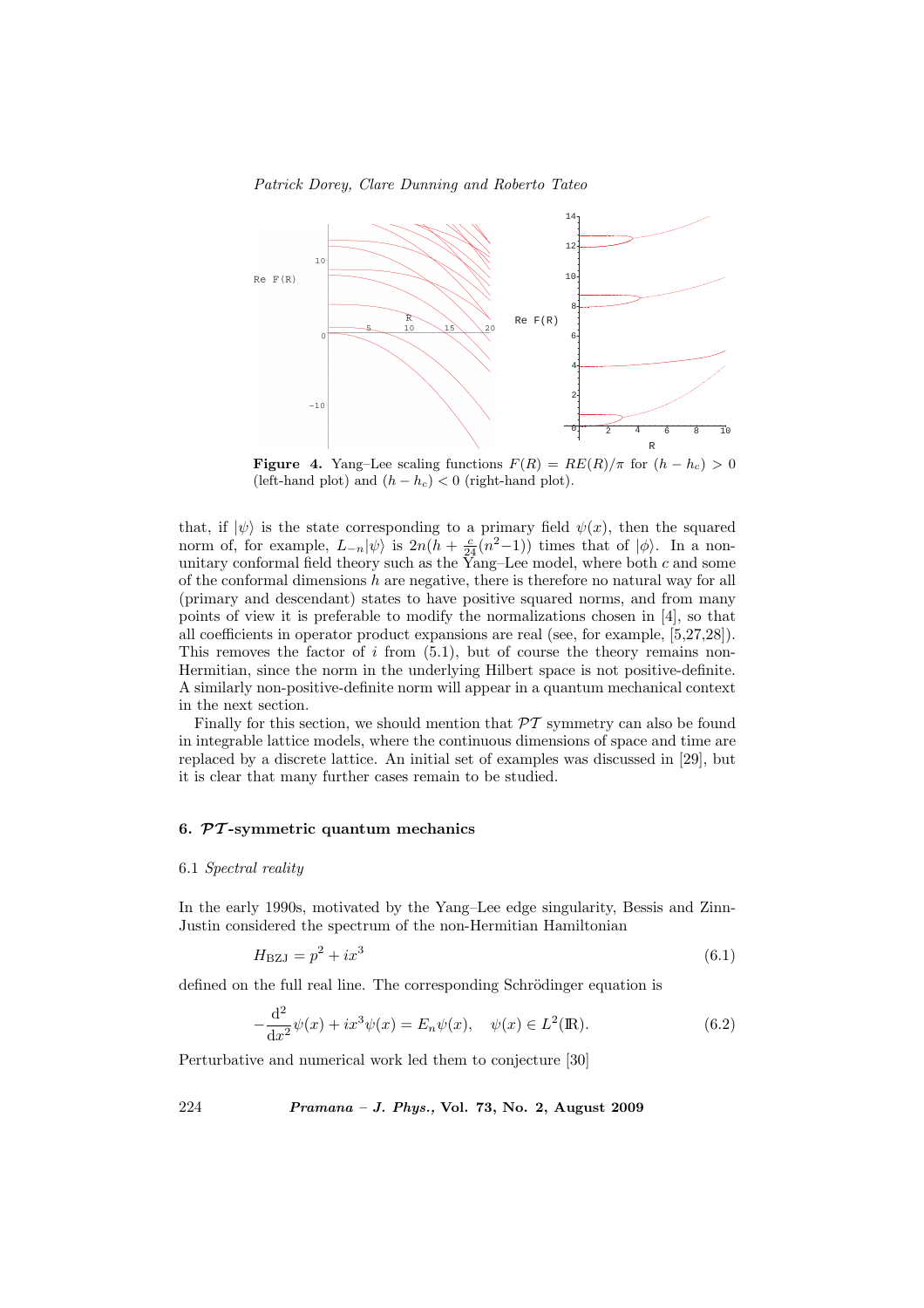

Figure 5. Sample quantization contours. The dashed lines separate Stokes sectors.

• The spectrum of  $H_{\text{BZJ}}$  is real, and positive [31].

In 1997, Bender and Boettcher [15] proposed an apparently simple generalization:

$$
H_M = p^2 - (ix)^{2M}, \quad M \in \mathbb{R}, M > 0.
$$
\n(6.3)

To render the 'potential'  $-(ix)^{2M}$  single-valued for all values of M, a branch cut should be placed along the positive imaginary axis of the complex  $x$  plane. For  $M < 2$ , the analytic continuation of the spectrum at  $M = 3/2$  (Bessis and Zinn-Justin's original problem) can be recovered by imposing the boundary condition  $\psi(x) \in L^2(\mathbb{R})$ , or equivalently demanding that  $\psi(x)$  should tend exponentially to zero as  $|x| \to \infty$  along the positive and negative real axes. However, when M reaches 2, the potential becomes  $-x^4$  and the eigenvalue problem as just stated changes its nature dramatically. To see why, consider the WKB approximation to the wave function as  $x$  tends to infinity along a general ray in the complex plane:

$$
\psi_{\pm} \sim \rho^{-M/2} \exp\left[\pm \frac{1}{M+1} e^{i\theta(1+M)} \rho^{1+M}\right], \quad x = \rho e^{i\theta} / i.
$$
\n(6.4)

For most values of  $\theta$ , one of these solutions will be exponentially growing as  $\rho \to \infty$ (a dominant solution) and the other exponentially decaying (or subdominant). But when  $\theta$  is such that

$$
\Re e[e^{i\theta(1+M)}] = 0,\tag{6.5}
$$

neither solution is dominant: both decay algebraically. The angles

$$
\theta = \pm \frac{\pi}{2M+2}, \ \pm \frac{3\pi}{2M+2}, \ \pm \frac{5\pi}{2M+2}, \dots \tag{6.6}
$$

define anti-Stokes lines, which divide the complex plane into Stokes sectors. Across an anti-Stokes line, the dominant and subdominant solutions swap roles.

Pramana – J. Phys., Vol. 73, No. 2, August 2009

\n
$$
225
$$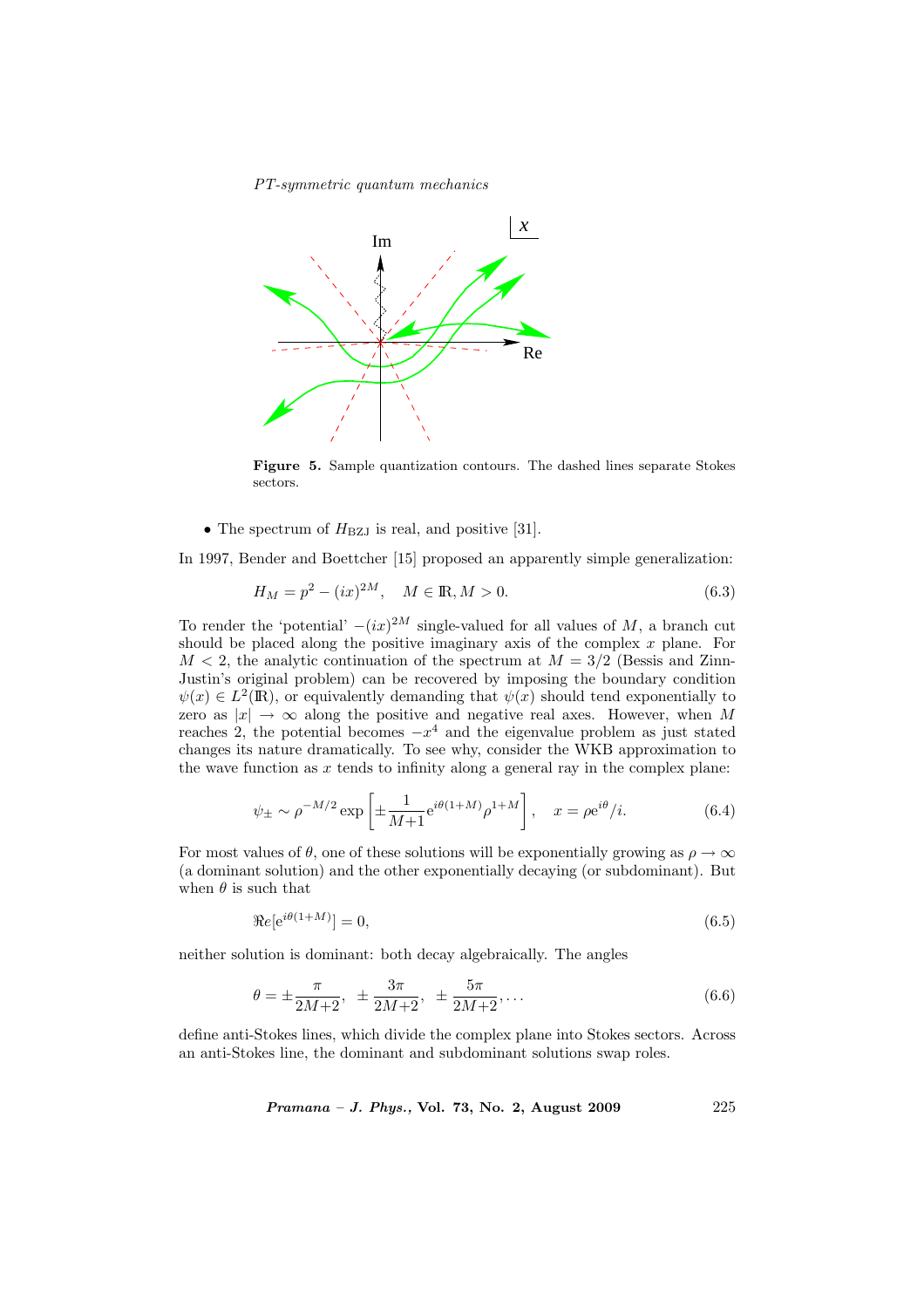

Figure 6. The Bender–Boettcher contour, for M just larger than 2.

At  $M = 2$ , the positive and negative real axes coincide with anti-Stokes lines, and the original eigenproblem ceases to have a discrete spectrum. The issue can be resolved if the perspective is widened by allowing the wave function to be defined along general contours in the complex plane, rather than just the real axis. Two types of eigenvalue problems are natural. Lateral problems correspond to boundary conditions which require wave functions to decay at large  $|x|$  along a contour that begins and ends in a pair of Stokes sectors. By contrast, radial problems correspond to a quantization contour which starts at  $x = 0$ , and runs out to infinity in a given Stokes sector. Figure 5 depicts some sample quantization contours. Some eigenproblems defined in this way will be related via simple changes of variables, but those that are not, have completely different spectra.

For  $M < 2$ , the Bender–Boettcher problem  $(6.3)$  is an instance of the lateral problem with the (next-nearest-neighbour) Stokes sectors that include the real axis. For  $M > 2$ , these sectors rotate down in the complex plane as shown in figure 6, and no longer include the real axis. Demanding that the quantization contour begins and ends inside this pair of Stokes sectors for all positive values of M gives the analytic continuation of the Bender–Boettcher problems as M increases past 2.

Numerical and analytical evidence led Bender and Boettcher to conjecture that, with these boundary conditions understood, the spectrum of  $(6.3)$  is real and positive for all  $M > 1$ , despite the non-Hermiticity of the problem. The real eigenvalues as a function of  $M$  are shown in figure 7. As soon as  $M$  decreases below 1, infinitelymany eigenvalues pair off and become complex, while the spectrum at  $M = 1/2$  is empty.

For  $M = 2$ , the upside-down quartic potential along the complex contour described above, the reality of the spectrum can be understood via a spectrallyequivalent Hermitian Hamiltonian [35–37]. Jones and Mateo [37] found a particularly transparent way to derive this result using the simple variable change  $x = -2i\sqrt{1 + iw}$ , which maps the complex contour onto the full real line. This variable change followed by a Fourier transform turns the  $\mathcal{PT}$ -symmetric Hamiltonian  $H_2$  defined on the contour in figure 6 into

$$
\widetilde{H}_2 = p^2 + 4w^4 - 2w \tag{6.7}
$$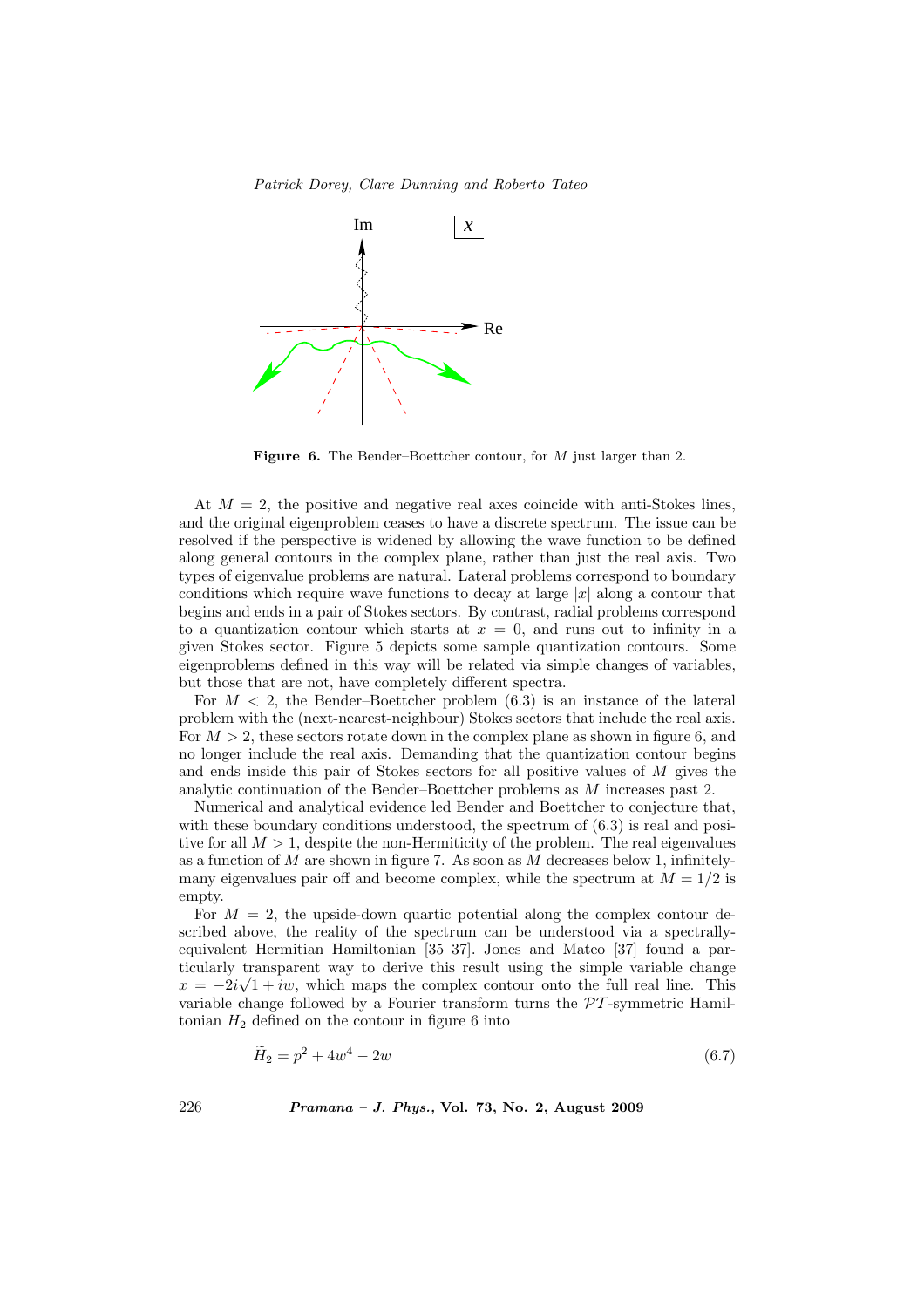PT-symmetric quantum mechanics



**Figure 7.** Real eigenvalues of  $p^2 - (ix)^{2M}$  as a function of M.



**Figure 8.** Real eigenvalues of  $H_{\varepsilon}^{(K)} = p^2 + x^{2K} (ix)^{\varepsilon}$  as a function of  $\varepsilon$  (plots taken from [16]).

defined on the full real line, which is explicitly Hermitian. Apart from  $M = 2$ and  $M = 3$  [34], mappings to Hermitian Hamiltonians have not been found for the Bender–Boettcher problems  $H_M$  for other values of  $M > 1$ .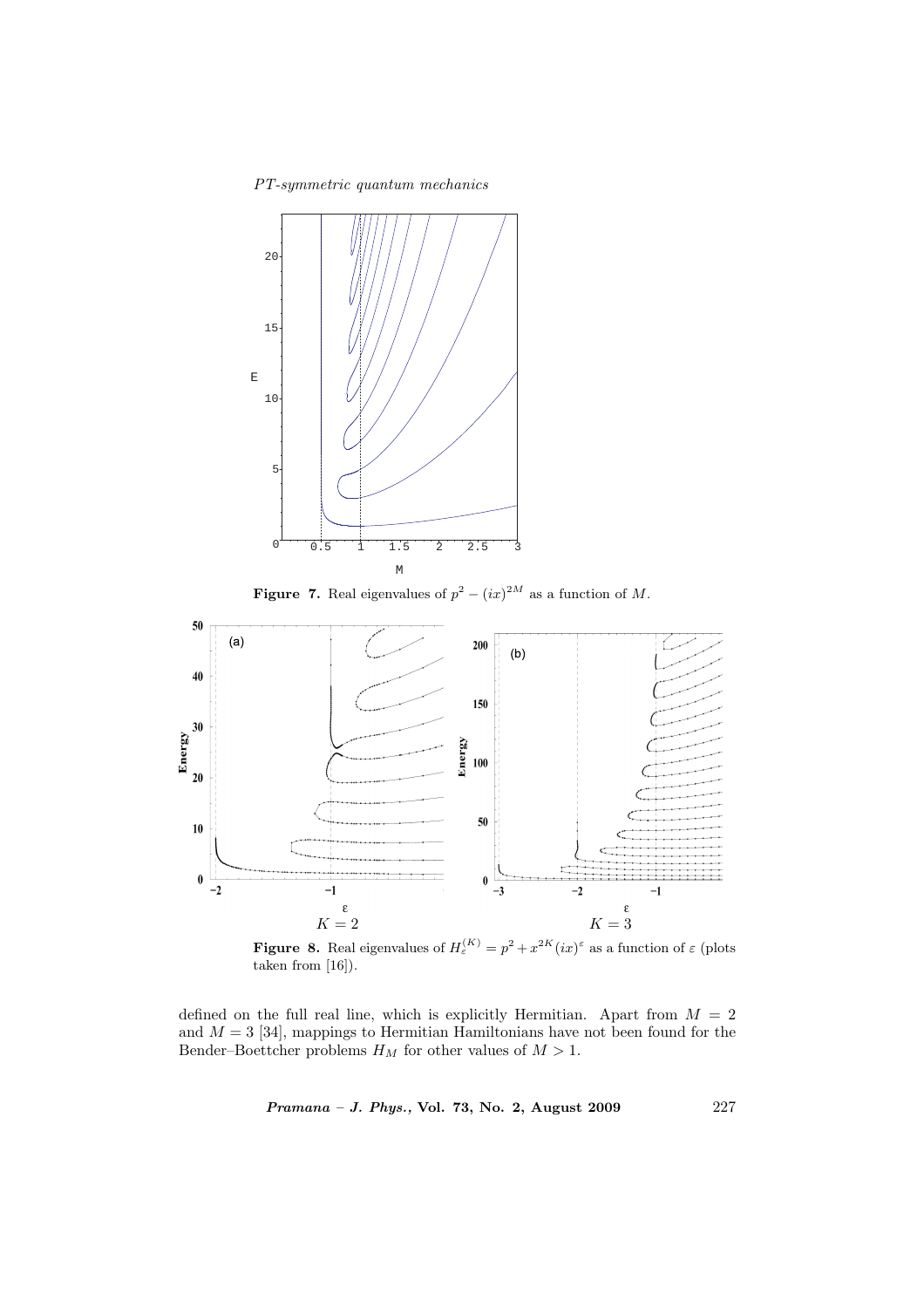Bender and Boettcher interpreted the phase transition from entirely real eigenvalues to infinitely-many complex eigenvalues as a spontaneous breaking of PT symmetry. The parity reflection  $P$  and time-reversal  $T$  operators act as follows:

$$
\mathcal{P}: x \to -x, \quad p \to -p
$$
  

$$
\mathcal{T}: x \to x, \quad p \to -p, \quad i \to -i.
$$

The combined operator  $\mathcal{PT}$  commutes with the Hamiltonian  $H_M$  for all values of M. The eigenvalues of  $\mathcal{PT}$  are pure phases and with a multiplicative rescaling of the eigenfunctions they can be set equal to 1. If the eigenfunction  $\psi_n$  of  $H_M$  is also an eigenfunction of  $\mathcal{PT}$ , then we say that the  $\mathcal{PT}$  symmetry is unbroken. In this case, using commutativity we have

$$
\mathcal{PT}H_M\psi_n = \mathcal{PT}E_n\psi_n = E_n^* \mathcal{PT}\psi_n = E_n^* \psi_n \tag{6.8}
$$

$$
H_M \mathcal{PT}\psi_n = H_M \psi_n = E_n \psi_n \tag{6.9}
$$

and so  $E_n$  is real. Unfortunately, this does not seem to offer a quick route to a proof of spectral reality, since it is a non-trivial task to prove that  $\mathcal{PT}$  symmetry is unbroken for all wave functions. The only proof currently known of the reality of the spectrum of  $H_M$  for general  $M > 1$  [34] was obtained by a rather different route, using ideas from the ODE/IM correspondence [23].

Spectra for problems involving next-next-nearest-neighbour Stokes sectors and next-next-next-nearest-neighbour Stokes sectors are shown in figure 8. These plots, taken from [16], show the real eigenvalues as a function of  $\varepsilon$  for the  $K = 2$  and  $K = 3$  cases of

$$
H_{\varepsilon}^{(K)} = p^2 + x^{2K} (ix)^{\varepsilon}, \quad (K \in \mathbb{N}, \quad \varepsilon \text{ real}), \tag{6.10}
$$

with the implicit understanding that in each case the quantization contour at  $\varepsilon = 0$ is the real line. The spectrum at  $K = 2$ , shown in figure 8a, is conjectured to be real for all  $\varepsilon > 0$ , and undergoes an extra 'phase transition' at  $\varepsilon = -1$ . The real eigenvalues for next-next-next-neighbour Stokes sectors (the  $K = 3$  case of  $(6.10)$ ) are shown in figure 8b. This time there are phase transitions at  $\varepsilon = -2, -1$  and 0, and the spectrum is conjectured to be real for all  $\varepsilon \geq 0$ . For integer values of  $\varepsilon \geq 1-K$ , the reality of the spectrum of (6.10) was proved in [38], using techniques related to those of [34]. (The negative values of  $\varepsilon$  covered by the proof correspond to the extra phase transitions just mentioned.)

An alternative to looking at eigenproblems in varying pairs of Stokes sectors is to stay with the same Stokes sectors as for the original Bender–Boettcher problem and explore other possibilities for the potential. In [39] the effect of the addition of an angular momentum-like term  $l(l+1)/x^2$  was investigated, the Hamiltonian becoming

$$
H_{M,l} = p^2 - (ix)^{2M} + l(l+1)/x^2.
$$
\n(6.11)

The results are shown in figure 9: note the completely reversed connectivity of the real levels in figure 9a, compared to that of figure 7. The remaining figures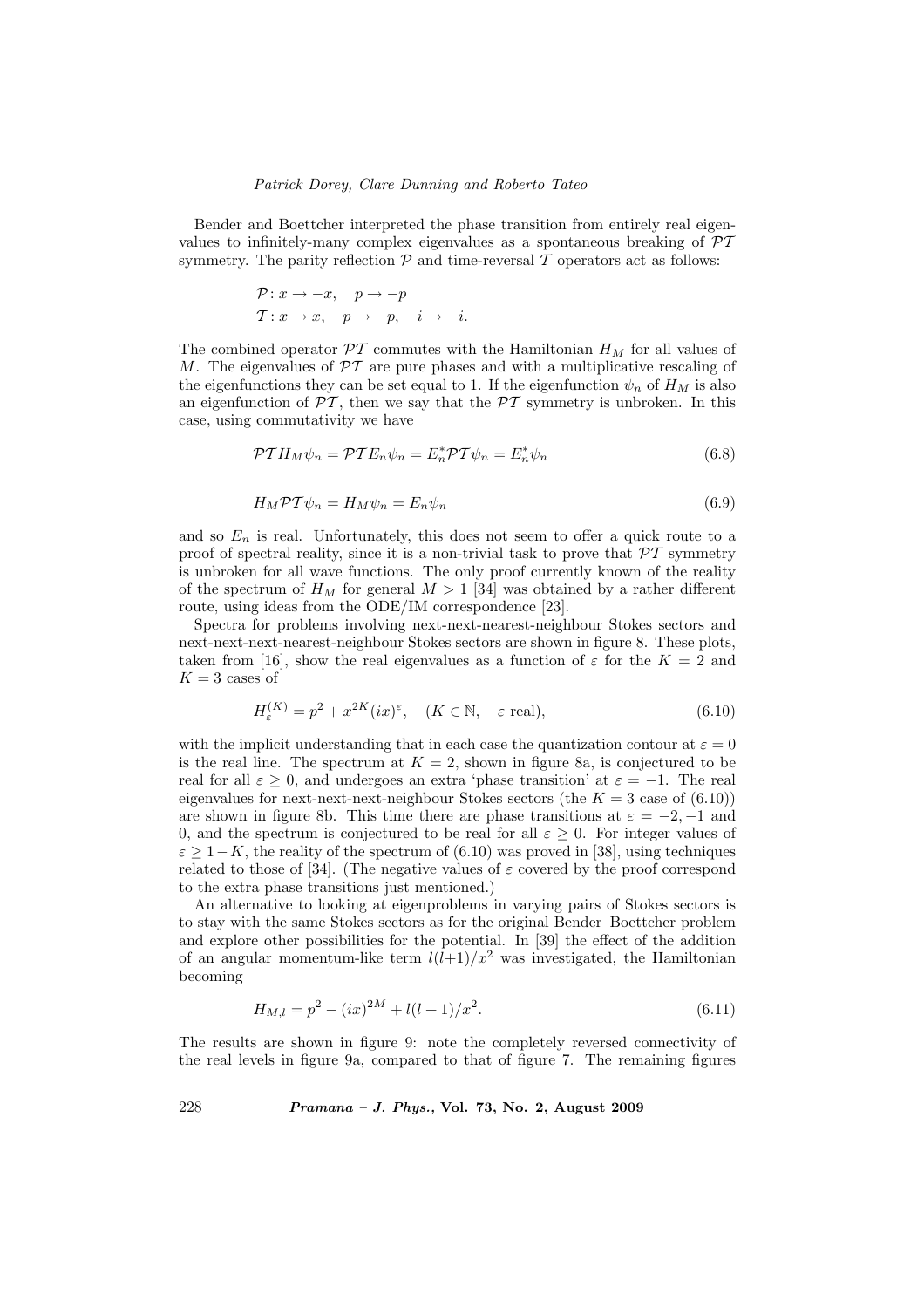

**Figure 9.** Real eigenvalues of  $p^2 - (ix)^{2M} + l(l+1)/x^2$  as functions of M. (a)  $l = -0.025$ , (b)  $l = -0.0025$ , (c)  $l = -0.0015$  and (d)  $l = -0.001$ .

show how this connectivity changes as  $l$  increases to zero, driven by the lowest eigenvalue. This behaviour was subsequently understood analytically, again using tools borrowed from the world of integrable models, in [40].

Finally, we mention one further generalization, first studied in detail in [34,41]: the 3-parameter family of  $\mathcal{PT}$ -symmetric Hamiltonians

$$
H_{M,l,\alpha} = p^2 - (ix)^{2M} - \alpha(ix)^{2M-1} + l(l+1)/x^2
$$
\n(6.12)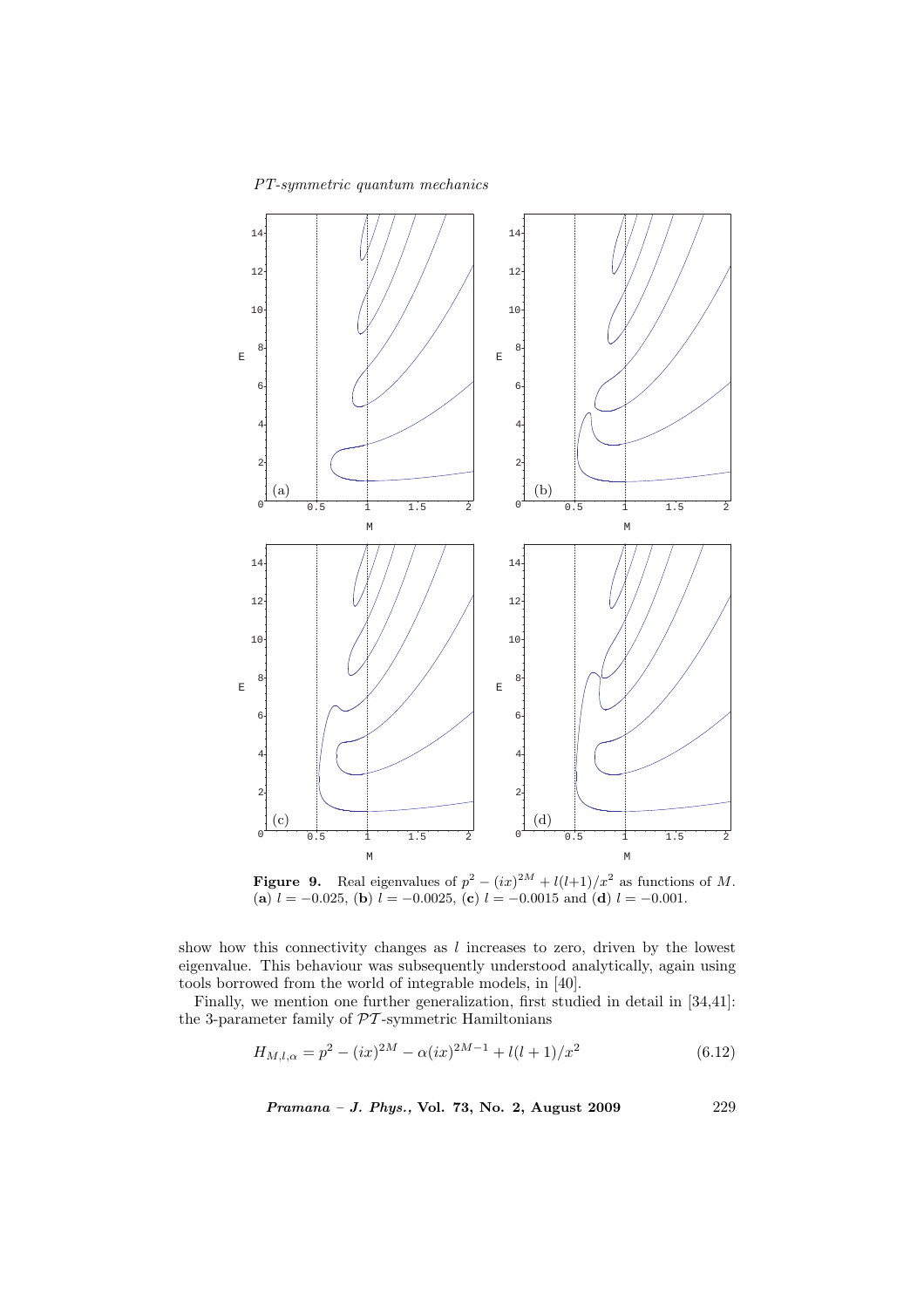

**Figure 10.** Lines in the  $(2\lambda, \alpha)$  plane across which complex pairs of eigenvalues appear, for various values of  $M$ . In each case, the spectrum is entirely real in the lower portion of the plot, and acquires complex eigenvalues as the curved lines are crossed. (a)  $M = 1.5$ , (b)  $M = 3$ , (c)  $M = 10$  and (d)  $M = 30.$ 

with boundary conditions on the Schrödinger-picture wave functions imposed on the same next-nearest-neighbour pair of Stokes sectors as before. The reality proof of [34] shows that the spectrum of  $\mathcal{H}_{M,\alpha,l}$  is

- real for  $M > 1$  and  $\alpha < M + 1 + |2l + 1|$ ;
- positive for  $M > 1$  and  $\alpha < M + 1 |2l + 1|$ .

This translates into the spectrum being entirely real in the regions below the dark dashed lines (red in colour)  $\alpha = M + 1 \pm 2\lambda$  on the plots in figure 10, where  $2\lambda =$  $2l + 1$ . In fact, the full region of spectral reality is considerably more complicated than this initial result would suggest: the curved cusped lines on the plots (blue in colour) show the lines in the  $(2\lambda, \alpha)$  plane across which the number of complex eigenvalues changes, for various values of M. Further details will appear in [42].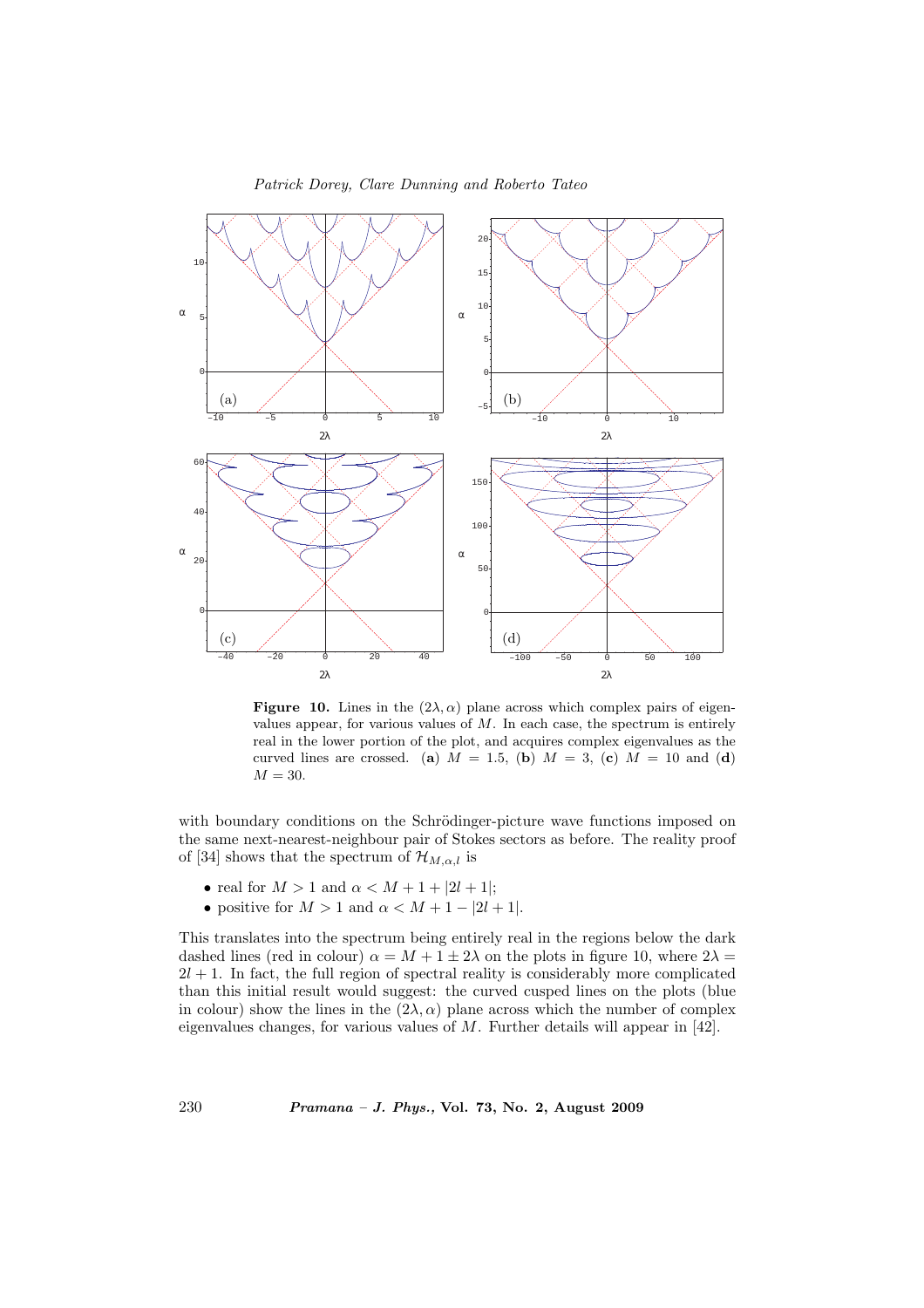#### 6.2 Physical consistency

Given these surprising reality properties, a natural question arises: are  $\mathcal{PT}$ symmetric Schrödinger problems with entirely real spectra such as  $(6.1)$  fully consistent quantum mechanical systems? Many recent papers [43–47] (see also the review articles [48,49]) have addressed this question. Given a  $\overline{PT}$ -symmetric Hamiltonian H in its unbroken  $\mathcal{PT}$  phase, and denoting by  $\{\psi_n\}$  its set of eigenfunctions, up to a multiplicative rescaling we have

$$
\mathcal{PT}\psi_n(x) = \psi_n(x). \tag{6.13}
$$

We can then define a  $\mathcal{P}\mathcal{T}$  inner product as

$$
(f,g)\mathcal{P}\mathcal{T} = \int_{\gamma} dx [\mathcal{PT}f(x)]g(x),\tag{6.14}
$$

where  $\gamma$  is the contour in the complex plane along which the wave function is defined. However, the inner product  $(\cdot, \cdot)_{\mathcal{PT}}$  is not positive definite and it is easy to check numerically that the orthogonality condition for the wave functions is

$$
(\psi_n, \psi_m)_{\mathcal{PT}} = (-1)^n \delta_{n,m}, \quad n, m = 0, 1, 2, \dots
$$
\n(6.15)

Similarly, indirect numerical support [50–53] leads to

$$
\sum_{n=0}^{\infty} \psi_n(x)\psi_n(y) = (-1)^n \delta(x-y).
$$
\n(6.16)

Given the results (6.15) and (6.16) it is natural to introduce a new operator  $\mathcal C$  such that

$$
\psi_n^{\mathcal{CPT}} = \mathcal{CPT}\psi_n = (-1)^n \psi_n,\tag{6.17}
$$

and define a CPT inner product

$$
(f,g)_{\mathcal{CPT}} = \int_{\gamma} dx [\mathcal{CPT}f(x)]g(x). \tag{6.18}
$$

One can check that a  $\mathcal{PT}$ -symmetric Hamiltonian H commutes with the  $\mathcal{CPT}$ operator. Moreover, H is Hermitian with respect to the  $\mathcal{CPT}$  inner product and it defines a unitary time evolution. The observables correspond to operators satisfying the following condition:

$$
O^{\mathrm{T}} = \mathcal{C} \mathcal{P} \mathcal{T} O \mathcal{C} \mathcal{P} \mathcal{T},\tag{6.19}
$$

where  $O<sup>T</sup>$  stands for the transpose of O. A major difference between conventional quantum mechanics and  $\mathcal{PT}$ -symmetric quantum mechanics is that the inner product (6.18) is generated dynamically by the Hamiltonian: in position space the linear operator  $\mathcal C$  is given by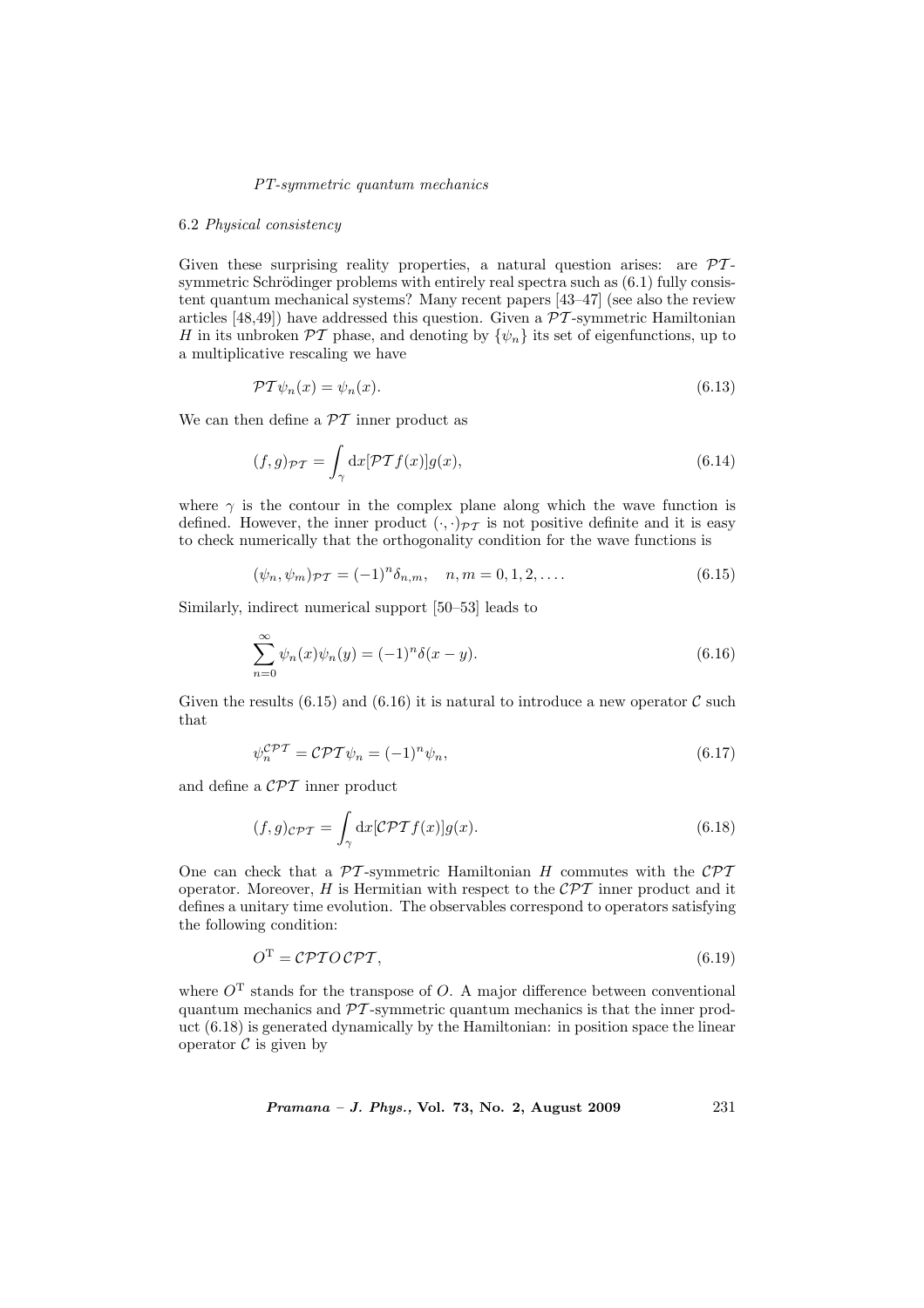$$
\mathcal{C}(x,y) = \sum_{n=0}^{\infty} \psi_n(x)\psi_n(y). \tag{6.20}
$$

The parity operator  $P$  in position space is

$$
\mathcal{P}(x,y) = \sum_{n=0}^{\infty} (-1)^n \psi_n(x) \psi_n(-y) = \delta(x+y), \tag{6.21}
$$

and the time reversal operator  $\mathcal T$  is just complex conjugation

$$
\mathcal{T}(x,y) = \sum_{n=0}^{\infty} (-1)^n \psi_n^*(x) \psi_n(y).
$$
\n(6.22)

Finally we note that further generalizations of  $\mathcal{PT}$  symmetry have been considered – see for example the  $\mathcal{CPT}$  quantum mechanical models discussed in [54,55].

# 7. The ODE/IM correspondence for the minimal models

The ODE/IM correspondence [23] connects the spectral properties of ordinary differential equations, including some of the  $\mathcal{P}\mathcal{T}$ -symmetric problems discussed above, with objects which arise in the study of integrable models. The simplest example  $[23,56]$  links the following 1d Schrödinger equation:

$$
\left(-\frac{d^2}{dx^2} + (x^{2M} - E) + \frac{l(l+1)}{x^2}\right)\psi(x) = 0,
$$
\n(7.1)

where  $M > 0$  and l is real, to the conformal field theories with  $c \leq 1$  in the framework proposed by Bazhanov et al [57,58].

More precisely, eq. (7.1) encodes properties of the primary operator with conformal dimension

$$
h(M,l) = \frac{(2l+1)^2 - 4M^2}{16(M+1)}
$$
\n(7.2)

belonging to a conformal field theory with central charge

$$
c(M) = 1 - \frac{6M^2}{M+1}.\tag{7.3}
$$

Give a pair of coprime integers  $p < q$ , the ground state of the minimal model  $\mathcal{M}_{p,q}$ is selected by setting

$$
M + 1 = \frac{q}{p}, \quad l + \frac{1}{2} = \frac{1}{p}
$$
 (7.4)

in (7.1). This corresponds to the central charge  $c(M) = c_{pq} = 1 - \frac{6}{pq}(q-p)^2$ , and lowest possible conformal dimension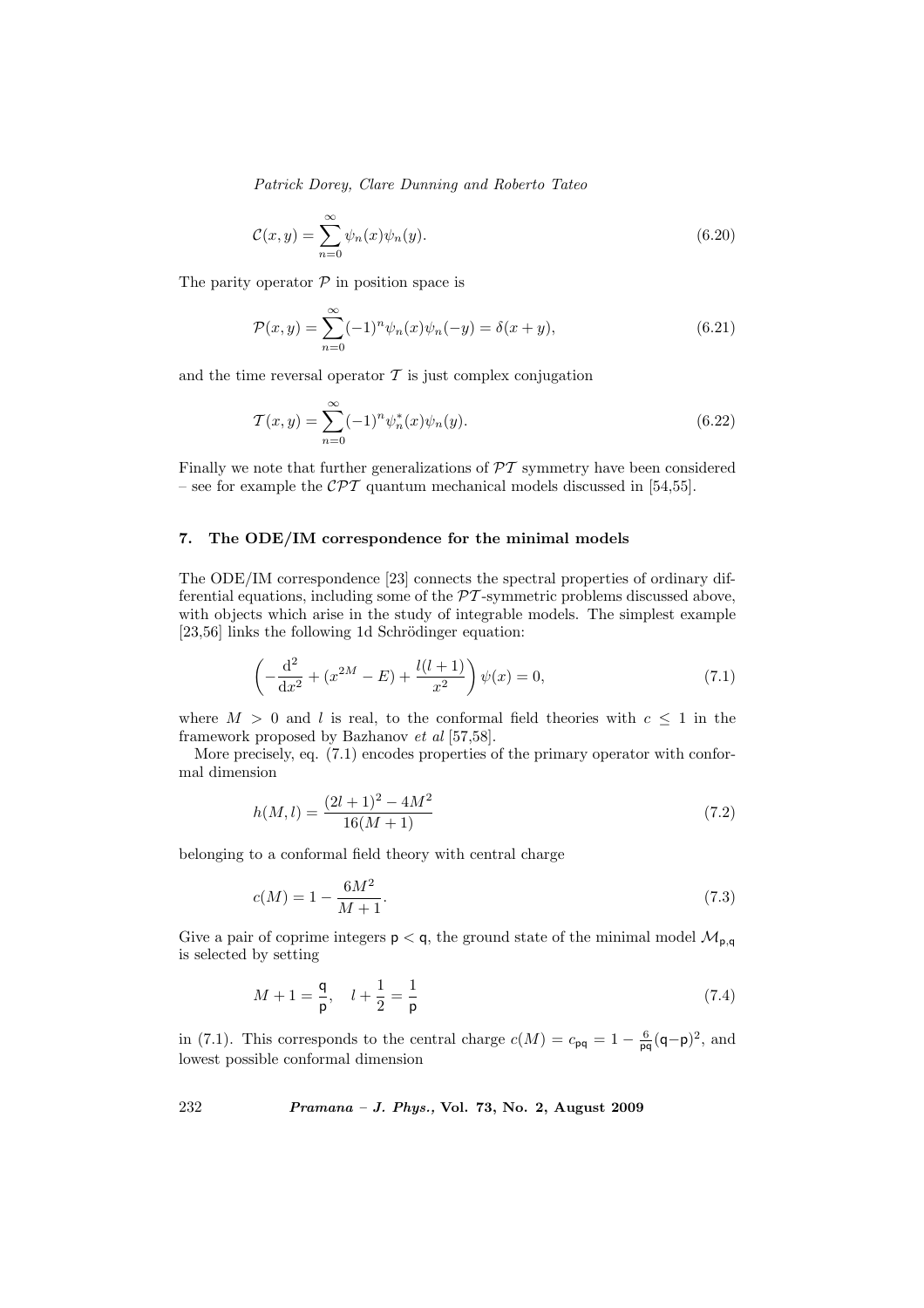$$
h(M,l) = \frac{4}{pq}(1 - (q - p)^2).
$$
 (7.5)

For the Ising model  $\mathcal{M}_{3,4}$ , eq. (7.5) gives  $h(\frac{1}{3}, -\frac{1}{6}) = 0$  and the correspondence is with the identity operator, 1. For the Yang–Lee model  $\mathcal{M}_{2,5}$ , we have  $h(\frac{3}{2}, -\frac{1}{2})$  =  $-\frac{1}{5}$  and the correspondence is with the relevant operator  $\phi$ . Now we observe that the singular term  $l(l+1)/x^2$  in (7.1) with  $l=\frac{1}{p}-\frac{1}{2}$  can be eliminated by a change of variables

$$
x = z^{p/2}, \quad \psi(x, E) = z^{p/4 - 1/2} y(z, E). \tag{7.6}
$$

After rescaling  $z \to (2/\mathsf{p})^{2/\mathsf{q}} z$ , eq. (7.1) finally becomes

$$
\left(-\frac{\mathrm{d}^2}{\mathrm{d}z^2} + z^{\mathsf{p}-2}(z^{\mathsf{q}-\mathsf{p}} - \tilde{E})\right) y(z, \tilde{E}) = 0,\tag{7.7}
$$

where

$$
\tilde{E} = \left(\frac{\mathsf{p}}{2}\right)^{2-2\mathsf{p}/\mathsf{q}} E. \tag{7.8}
$$

The change of variable (7.6) has replaced a singular potential defined on a multisheeted Riemann surface by a simple polynomial. Therefore, any solution to the transformed eq. (7.7) is automatically single-valued around  $z = 0$ .

Zero monodromy conditions have already played a central role in the ODE/IM correspondence [59,60], and therefore it is natural to explore the constraints that this property imposes on the constant  $l$  in  $(7.1)$  and  $(7.2)$  [61].

#### 7.1 Monodromy properties and the Kac table

To see which other primary states have similar trivial monodromy, start from (7.1) with generic  $l > -1/2$  and perform the transformation (7.6). The result is

$$
\left(-\frac{\mathrm{d}^2}{\mathrm{d}z^2} + \frac{\tilde{l}(\tilde{l}+1)}{z^2} + z^{\mathsf{p}-2}(z^{\mathsf{q}-\mathsf{p}} - \tilde{E})\right)y(z, \tilde{E}, \tilde{l}) = 0,\tag{7.9}
$$

where  $2(\tilde{l} + \frac{1}{2}) = p(l + \frac{1}{2})$ . The presence of the Fuchsian singularity at  $z = 0$ , compared to  $(7.7)$ , means that the zero monodromy condition of a generic solution is no longer guaranteed. In general, eq. (7.9) admits a pair of solutions

$$
\chi_1(z) = z^{\lambda_1} \sum_{n=0}^{\infty} c_n z^n; \quad \chi_2(z) = z^{\lambda_2} \sum_{n=0}^{\infty} d_n z^n,
$$
\n(7.10)

where  $\lambda_1 = \tilde{l} + 1 > \lambda_2 = -\tilde{l}$  are the two roots of the indicial equation  $\lambda(\lambda - 1)$  –  $ilde{l}(\tilde{l} + 1) = 0$  and

$$
\chi_j(e^{2\pi i}z) = e^{2\pi i\lambda_j}\chi_j(z), \quad j = 1, 2.
$$
\n(7.11)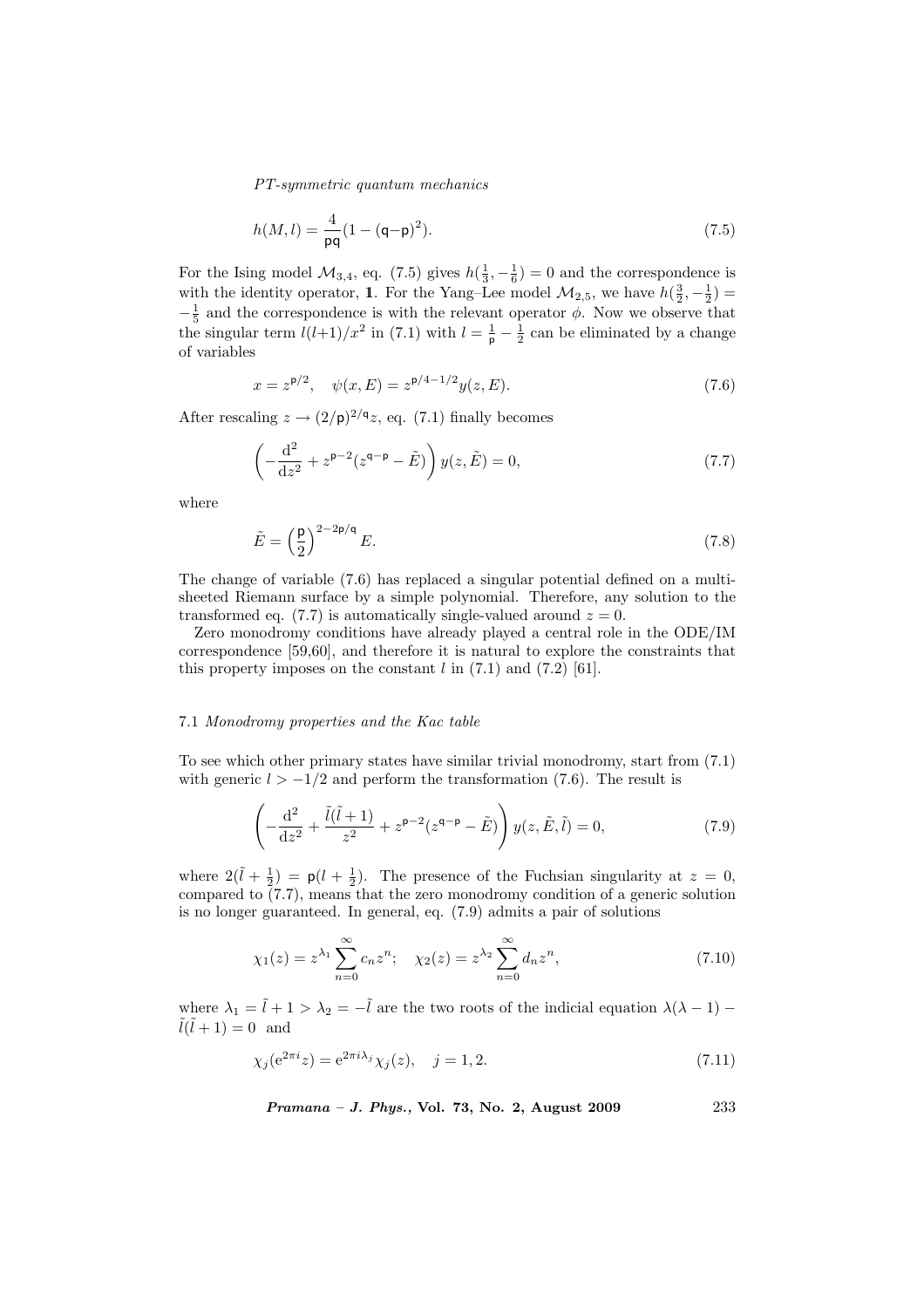





**Figure 12.** Holes for the Yang–Lee model  $\mathcal{M}_{2,5}$ , at 1 and 3.

Therefore, the general solution is a linear combination

$$
y(z, \tilde{E}, \tilde{l}) = \sigma \chi_1(z) + \tau \chi_2(z) \tag{7.12}
$$

and we shall demand that the monodromy of  $y(z)$  around  $z = 0$  is projectively trivial:  $y(e^{2\pi i}z) \propto y(z)$ . We shall see that this condition imposes

- (i)  $2\tilde{l} + 1$  is a positive integer;
- (ii) The allowed values of  $2\tilde{l} + 1$  form the set of holes of the infinite sequence

$$
\mathsf{p}\,r + \mathsf{q}\,s, \quad r, s = 0, 1, 2, 3 \ldots \tag{7.13}
$$

We call the set of integers (7.13) 'representable', and denote them by  $\mathbb{R}_{pq}$ .

As a consequence of (i) and (ii), it turns out that the allowed conformal dimensions

$$
h(M,l) = \frac{(2\tilde{l} + 1)^2 - (\mathsf{p} - \mathsf{q})^2}{4\mathsf{pq}}\tag{7.14}
$$

exactly reproduce the set of conformal weights of the primary operators in the Kac table of  $\mathcal{M}_{p,q}$ . Figures 11 and 12 illustrate the situation for the Ising and the Yang–Lee models.

To establish these claims, we first notice that the requirement that the general solution  $y(z)$  be projectively trivial means that  $\chi_1(z)$  and  $\chi_2(z)$  must have the same monodromy. This implies

$$
\lambda_1 - \lambda_2 = 2\tilde{l} + 1 \in \mathbb{N},\tag{7.15}
$$

and therefore restricts  $\tilde{l}$  to be an integer or half integer. However, in such a circumstance, while  $\chi_1(z)$  keeps its power series expansion,  $\chi_2(z)$  generally acquires a logarithmic contribution

$$
\chi_2(z) = D\chi_1(z) \log(z) + \frac{1}{z^{\tilde{l}}} \sum_{n=0}^{\infty} d_n z^n,
$$
\n(7.16)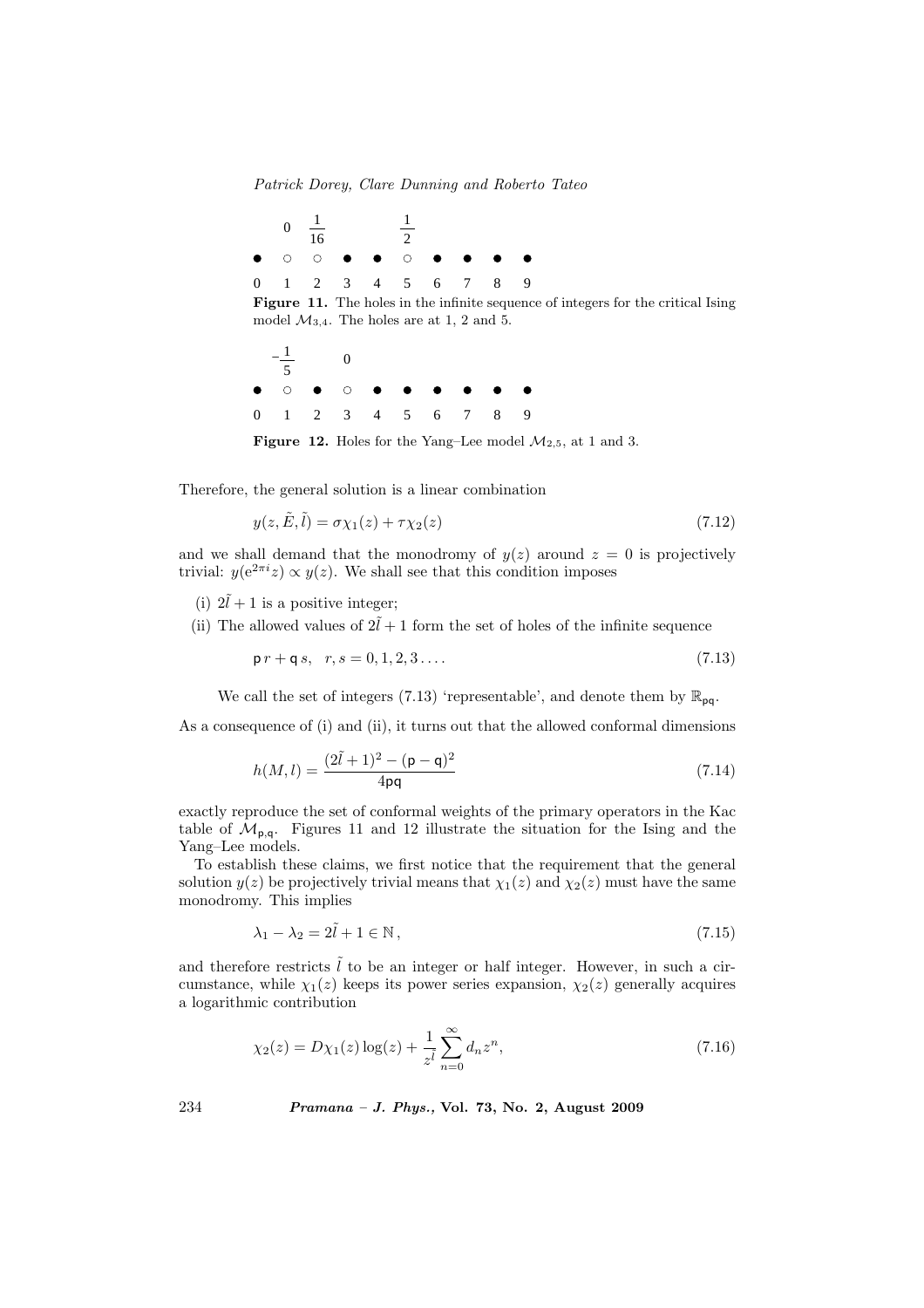and unless  $D = 0$ , this will spoil the projectively trivial monodromy of  $y(z)$ . The log term is absent if and only if the recursion relation for the  $d_n$ 's with  $D = 0$ 

$$
n(n-2\tilde{l}-1)d_n = d_{n-q} - \tilde{E} d_{n-p}
$$
\n(7.17)

with the initial conditions  $d_0 = 1$ ,  $d_{m<0} = 0$  admits a solution.

Consider first the case  $2\ell + 1 \notin \mathbb{R}_{pq}$ . Starting from the given initial conditions, the recursion relation generates a solution of the form

$$
\chi_2(z) = \frac{1}{z^{\tilde{l}}} \sum_{n=0}^{\infty} d_n z^n,
$$
\n(7.18)

where the only non-zero  $d_n$ 's are those for which the label n lies in the set  $\mathbb{R}_{pq}$ . Given that  $2\tilde{l} + 1 \notin \mathbb{R}_{pq}$ , for these values of n the factor  $n(n - 2\tilde{l} - 1)$  on the LHS of the recursion relation is never zero, and the procedure is well-defined. If instead  $2\tilde{l} + 1 \in \mathbb{R}_{pq}$ , then the recursion equation taken at  $n = 2\tilde{l} + 1$  yields the additional condition

$$
\tilde{E} d_{2\tilde{l}+1-\mathsf{p}} - d_{2\tilde{l}+1-\mathsf{q}} = 0,\tag{7.19}
$$

which is inconsistent for generic  $\tilde{E}$ , and so the log term is required. If the coprime integers p and q are larger than 1 then the number of 'non-representable' integers  $\mathbb{N}_{pq}$  with  $\mathbb{Z}^+=\mathbb{R}_{pq}\cup\mathbb{N}_{pq}$  is in fact  $|\mathbb{N}_{pq}|=\frac{1}{2}(p-1)(q-1)$ , a result which goes back to Sylvester [62] and matches the number of primary fields in the Kac table.

## 8. Applications to condensed matter physics

There are many interesting potential physical applications of  $\mathcal{PT}$  symmetry, ranging from optics to the more speculative proposals related to conformal gravity [63], and Higgs phenomena in the Standard Model of particle physics [64]. A partial list of examples can be found in the review [49] on pseudo-Hermitian quantum mechanics. An 'experimental' means of distinguishing between a (Dirac) Hermitian and a  $PT$ -symmetric Hamiltonian through the quantum brachistochrone is an interesting recent development [65,66]. In §3, a general relationship between the Yang–Lee model and non-intersecting branched polymers was discussed. Here we would like to report on a simple application of  $\mathcal{PT}$ -symmetric quantum mechanics to the ferromagnetic Ising system and briefly mention a surprising correspondence between eq. (7.1) and experiments in cold atom physics.

Recently, Lamacraft and Fendley [67] were able to connect the study of universal amplitude ratios (see also [68]) in the quantum spin-chain version of the Ising model to a simple  $\mathcal{P}\mathcal{T}$ -symmetric Schrödinger problem. The Hamiltonian of the quantum spin-chain Ising model is

$$
\widehat{\mathcal{H}}[\sigma,h] = -\sum_{i=1}^{L} [h\sigma_i^x + \sigma_i^z \sigma_{i+1}^z], \quad \sigma_{L+1}^z = \sigma_1^z,
$$
\n(8.1)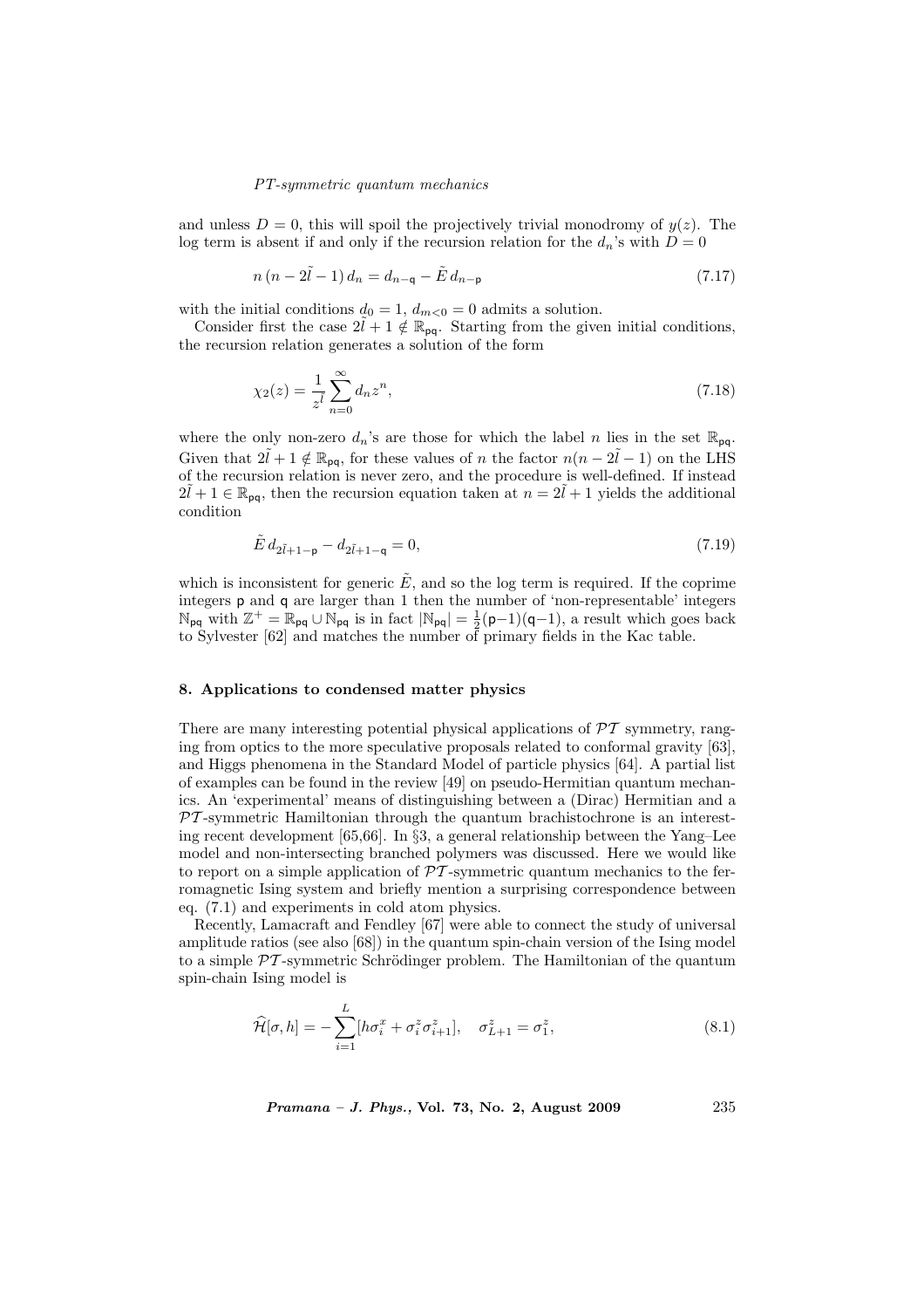where  $\sigma^x$  and  $\sigma^z$  are Pauli matrices. The model (8.1) is critical at  $h = h_c = 1$ and in its ordered and disordered phases for  $h < 1$  and  $h > 1$  respectively. The magnetization operator  $\widehat{M} = \sum_i \sigma_i^z/2$  does not commute with  $\widehat{\mathcal{H}}$ . Setting  $h =$  $h_c$  and considering the continuum limit versions of the operators  $\widehat{\mathcal{H}}$  and  $\widehat{M}$  =  $\int_0^L dx \sigma(x)$ , we can define the magnetization distribution in the ground state  $|0\rangle$  as

$$
P(m) = \langle 0|\delta(m - \widehat{M})|0\rangle = \int_{-\infty}^{\infty} \frac{d\lambda}{2\pi} e^{-i\lambda m} \chi(\lambda), \qquad (8.2)
$$

where

$$
\chi(\lambda) = \langle 0 | e^{i\lambda \widehat{M}} | 0 \rangle \tag{8.3}
$$

is the generating function of the moments of the distribution  $P(m)$ 

$$
\langle 0|\widehat{M}^{2n}|0\rangle = \langle m^{2n}\rangle = \int_{-\infty}^{\infty} m^{2n} P(m) \, \mathrm{d}m = (-1)^n \left[\frac{\mathrm{d}}{\mathrm{d}\lambda^{2n}} \chi(\lambda)\right]_{\lambda=0}.\tag{8.4}
$$

It is a direct consequence of the Yang and Lee results [17,18] that the function  $\chi(\lambda)$  is an entire function of  $\lambda$ , and a consequence of the Hadamard factorization theorem that

$$
\chi(\lambda) = \prod_{n=0}^{\infty} \left( 1 - \frac{\lambda^2}{E_n} \right). \tag{8.5}
$$

Finally,  $\chi$  can be related to the spectral determinant T [39] of the following  $\mathcal{PT}$ symmetric Hamiltonian (see (6.11)):

$$
H_{7,-\frac{1}{2}} = p^2 - (ix)^{14} - \frac{1}{4x^2}.\tag{8.6}
$$

The relation is simply

$$
\chi(\lambda) = \frac{1}{2}T(E), \quad \lambda^2 \propto E. \tag{8.7}
$$

The second application, proposed by Gritsey  $et$  al in [69], is related to interference experiments in cold atom physics. In a typical interference experiment  $[69–71]$ , a pair of parallel 1d condensates of length  $L$  is created using standard cooling techniques and a highly anisotropic double well radio frequency-induced microtrap. After the condensates are released from the trap, interference fringes are observed using a laser beam. If the condensate has the form of two coaxial rings [71], the associated 'full distribution function' in the zero temperature limit can be mapped, through the ODE/IM correspondence, to the spectral determinant of the Schrödinger equation  $(7.1)$ .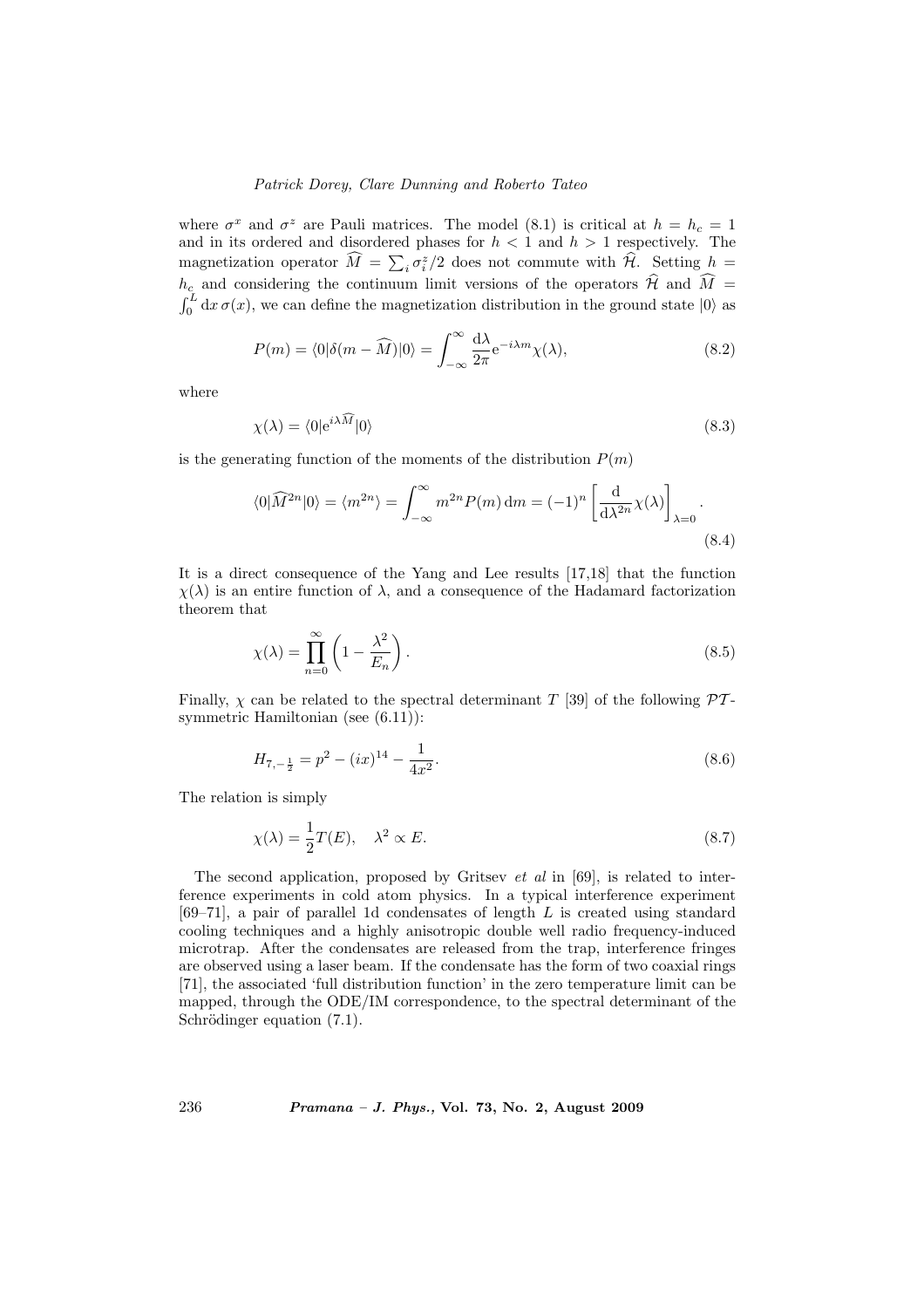# 9. Conclusions

In this short review we have discussed non-Hermitian quantum mechanics, integrable quantum field theory, links between them via an ODE/IM correspondence and some applications to condensed matter physics. The material is by no means exhaustive but rather reflects the authors' experience and interests. Apart from a small number of exceptions, most of the papers on  $\mathcal{PT}$  symmetry concern onedimensional Schrödinger problems in the complex domain; many fundamental issues related to their full consistency as quantum mechanical models have been successfully addressed. Since the early 1990s, two-dimensional relativistic non-unitary quantum field theory, particularly the 2d scaling Yang–Lee model, has been extensively studied by the integrable model community. Considering the relatively restricted physical relevance usually given to these models, a large quantity of exact results have been produced over the years. However, none of the fundamental interpretation issues, of great concern in the  $\mathcal{PT}$  symmetry community, have been completely clarified. We think this in an interesting open problem which deserves attention.

#### Acknowledgements

The authors are grateful to Ferdinando Gliozzi, Anna Lishman, Adam Millican-Slater, Junij Suzuki and Gérard Watts for collaboration over the years on some of the material reported in this review. The authors also thank Gérard Watts for the TCSA data points used in figures 3 and 4, Carl Bender and Stefan Boettcher for permission to use the plots shown in figure 8, and Ingo Runkel, Gérard Watts and Robert Weston for discussions. This project was partially supported by grants from the Leverhulme Trust and from the INFN grant PI11.

### References

- [1] J L Cardy and G Mussardo, Phys. Lett. B225, 275 (1989)
- [2] F A Smirnov, Int. J. Mod. Phys. A4, 4213 (1989)
- [3] Al B Zamolodchikov, Nucl. Phys. B342, 695 (1990)
- [4] V P Yurov and Al B Zamolodchikov, Int. J. Mod. Phys. A5, 3221 (1990)
- [5] P Dorey, A Pocklington, R Tateo and G Watts, Nucl. Phys. B525, 641 (1998), arXiv:hep-th/9712197
- [6] Al B Zamolodchikov, Nucl. Phys. B348, 619 (1991)
- [7] P Dorey, M Pillin, R Tateo and G M T Watts, Nucl. Phys. B594, 625 (2001), arXiv:hep-th/0007077
- [8] A LeClair, G Mussardo, H Saleur and S Skorik, Nucl. Phys. B453, 581 (1995), arXiv:hep-th/9503227
- [9] P Dorey, D Fioravanti, C Rim and R Tateo, Nucl. Phys. B696, 445 (2004), arXiv:hepth/0404014
- [10] V V Bazhanov, S L Lukyanov and A B Zamolodchikov, Nucl. Phys. B489, 487 (1997), arXiv:hep-th/9607099
- [11] P Dorey and R Tateo, Nucl. Phys. B482, 639 (1996), arXiv:hep-th/9607167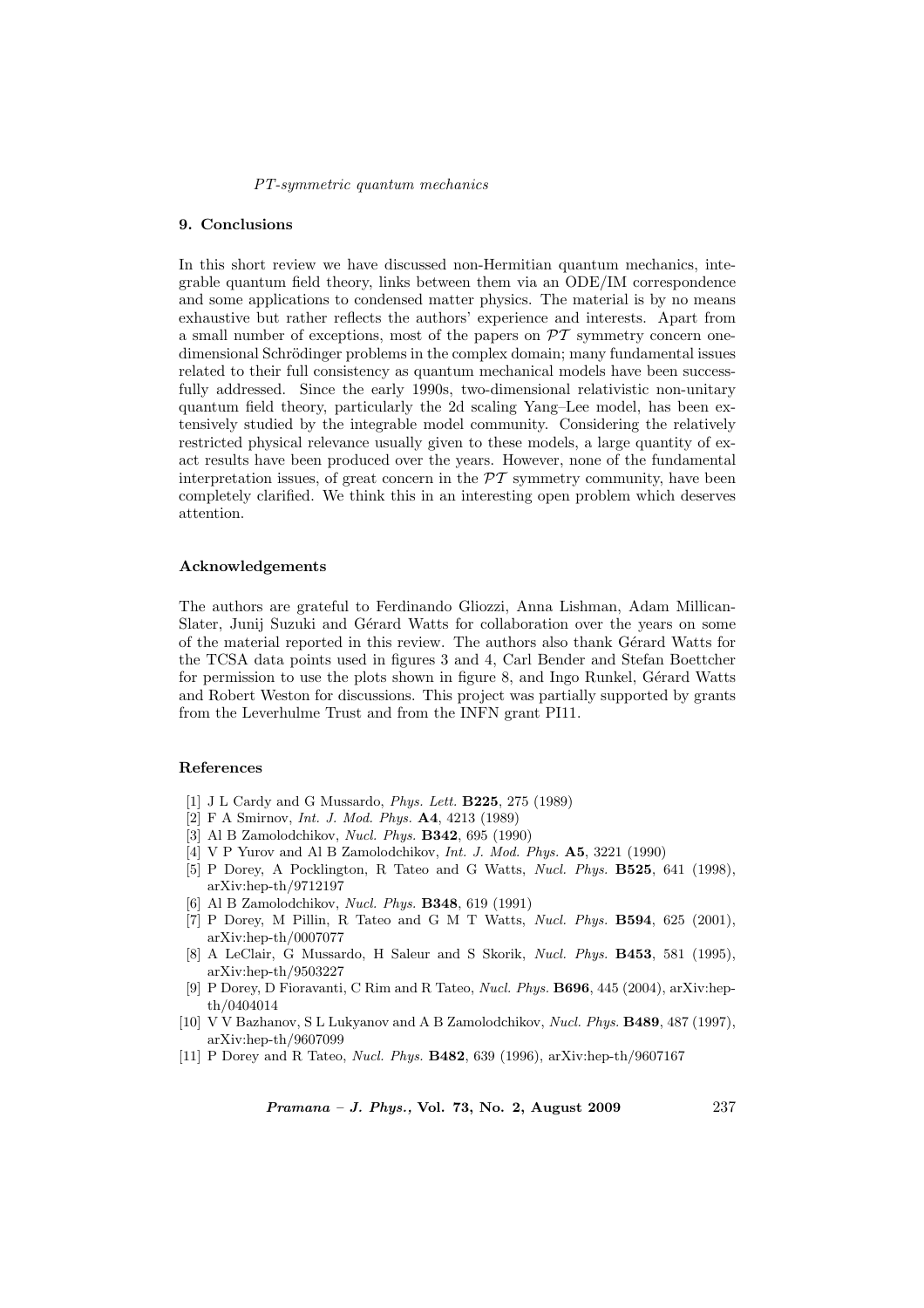- [12] J L Cardy, *Phys. Rev. Lett.* **54**, 1354 (1985)
- [13] P Di Francesco, P Mathieu and D Senechal, Conformal field theory (Springer, New York, USA, 1997)
- [14] G Parisi and N Sourlas, Phys. Rev. Lett. 46, 871 (1981)
- [15] C M Bender and S Boettcher, Phys. Rev. Lett. 80, 5243 (1998), arXiv:physics/9712001
- [16] C M Bender, S Boettcher and P Meisinger, J. Math. Phys. 40, 2201 (1999), arXiv:quant-ph/9809072
- [17] C N Yang and T D Lee, Phys. Rev. 87, 404 (1952)
- [18] T D Lee and C N Yang, Phys. Rev. 87, 410 (1952)
- [19] M E Fisher, Phys. Rev. Lett. 40, 1610 (1978)
- [20] J L Cardy, J. Phys. A34, L665 (2001), arXiv:cond-mat/0107223
- [21] J L Cardy, *J. Stat. Phys.* **110**, 519 (2003)
- [22] C Richard, A J Guttmann and I Jensen, J. Phys. A34, L495 (2001), arXiv:condmat/0107329
- [23] P Dorey and R Tateo, J. Phys. A32, L419 (1999), arXiv:hep-th/9812211
- [24] In the following we are only interested in spin-zero operators with  $h = \bar{h}$ .
- [25] A A Belavin, A M Polyakov and A B Zamolodchikov, Nucl. Phys. B241, 333 (1984)
- [26] A B Zamolodchikov, Adv. Stud. Pure Math. 19, 641 (1989)
- [27] H Kausch, G Takacs and G Watts, Nucl. Phys. B489, 557 (1997), arXiv:hepth/9605104
- [28] I Runkel, Nucl. Phys. B549, 563 (1999), arXiv:hep-th/9811178
- [29] C Korff and R A Weston, J. Phys. A40, 8845 (2007), arXiv:math-ph/0703085
- [30] D Bessis and J Zinn-Justin, (around 1992) unpublished
- [31] While the Bessis–Zinn-Justin conjecture initiated the line of work we want to describe here, similar observations had in fact been made before. For example, in 1980 the oscillators  $p^2 + x^2 + igx^3$  were studied [32], and the reality of individual eigenvalues proved for g real and  $|g|$  sufficiently small. However, it is important to note that this does not suffice to prove that the whole spectrum is real for any non-zero value of q. The reason is that the 'sufficiently small' value of  $|q|$  may depend on the particular eigenvalue under consideration. Without a global bound away from zero for these values, reality can still be lost sufficiently high in the spectrum for all non-zero values of q, even if each individual eigenvalue ultimately becomes real as  $|q| \to 0$ . (This is exactly the behaviour seen in Bender and Boettcher's generalization of the Bessis– Zinn-Justin problem as  $M \to 1^-$ , illustrated in figure 7, and it is not ruled out by the arguments of [32]). A full proof of spectral reality for  $p^2 + x^2 + igx^3 - i$  fact valid for any real value of the parameter  $g$  – was finally provided by Shin in 2002 [33], following the approach of [34].
- [32] E Caliceti, S Graffi and M Maioli, Commun. Math. Phys. 75, 51 (1980)
- [33] K C Shin, *Commun. Math. Phys.* **229**, 543 (2002)
- [34] P Dorey, C Dunning and R Tateo, *J. Phys.* **A34**, 5679 (2001), arXiv:hep-th/0103051
- [35] A A Andrianov, Ann. Phys. (N.Y.) 140, 82 (1982)
- [36] V Buslaev and V Grecchi, *J. Phys.* **A26**, 5541 (1993)
- [37] H F Jones and J Mateo, Phys. Rev. D73, 085002 (2006), arXiv:quant-ph/0601188
- [38] K C Shin, J. Math. Phys. 46, 082110 (2005), arXiv:hep-ph/0207251
- [39] P Dorey and R Tateo, Nucl. Phys. B563, 573 (1999), Erratum, ibid. B603, 581 (2001), arXiv:hep-th/9906219
- [40] P Dorey, A Millican-Slater and R Tateo, J. Phys. A38, 1305 (2005), arXiv:hepth/0410013
- [41] P Dorey, C Dunning and R Tateo, *J. Phys.* **A34**, L391 (2001), arXiv:hep-th/0104119